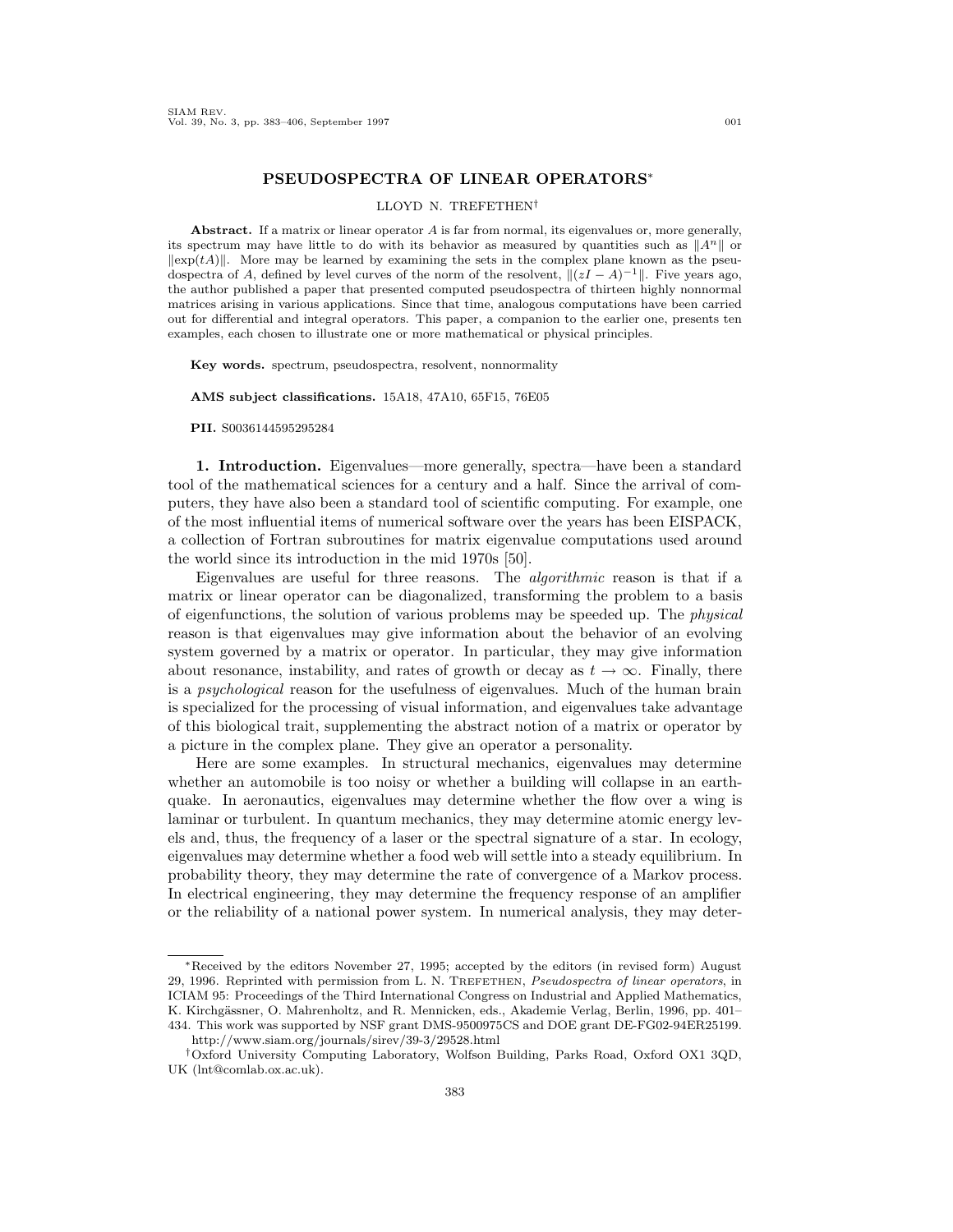mine whether a discretization of a differential equation will get the right answer or how fast a conjugate gradient iteration will converge. And so on.

In these and other applications, eigenvalue analysis has proved highly successful. For a number of years, however, an awareness has been growing that for certain problems of science and engineering, the predictions suggested by eigenvalues do not match what is observed. These are problems involving matrices or operators that are not normal and, indeed, are in some sense far from normal. A normal matrix is one that has a complete set of orthogonal eigenvectors. This is equivalent to the condition AA*<sup>∗</sup>* = A*<sup>∗</sup>* A, where A*<sup>∗</sup>* is the conjugate transpose. By contrast, the eigenvectors of a nonnormal matrix, though they may form a complete set, are not orthogonal; the condition number of any matrix of eigenvectors is greater than 1 and possibly very large. For operators, the definitions are analogous, though the details become technical. A normal linear operator is, again, one that satisfies  $AA^* = A^*A$ , where A*<sup>∗</sup>* is now a suitably defined adjoint. In this paper we shall not discuss details of functional analysis; we only note that in all of what follows, we assume that  $A$  is a closed linear operator in a Hilbert space and that it generates a  $C_0$  semigroup [35]. (This setting applies in particular to our Theorems 1–5.) The Hilbert space norm is denoted by  $\|\cdot\|$ , and for our examples that come from physical problems, we always arrange matters so that this norm corresponds to the square root of energy.

The difficulty with nonnormal matrices and operators goes beyond the need for a Jordan canonical form instead of a diagonalization if a matrix lacks a complete set of eigenvectors. Any use of eigenvalues to derive physical predictions relies on an implicit transformation to eigenvector coordinates. If the matrix is normal, this transformation is unitary—a rotation or a reflection. If it is far from normal, however, the change to eigenvector coordinates may involve an extreme distortion of the state space. In the new coordinates, the physics of the system may become strangely complicated. A typical state of the system may be a superposition of huge eigenfunction components that nearly cancel, and the evolution over time intervals of scientific interest may be determined by how this pattern of cancellation evolves, rather than by the growth or decay of the individual eigenfunctions. In other words, there may be no good scientific reason for attempting to analyze the problem in terms of eigenvalues and eigenvectors.

For a fixed matrix or operator, the distortions associated with nonnormality may be of finite magnitude and, thus, arguably of limited significance. In applications, however, one is often faced not with a single matrix or operator but with a family of them indexed by a parameter such as the Reynolds number, the Péclet number, or the resistivity, and the degree of nonnormality may increase unboundedly as this parameter approaches a limit of physical interest. For example, the condition number of a transformation to orthogonal coordinates may grow exponentially as the physical parameter approaches its limit. In such circumstances it is impossible to get quantitative information of uniform validity from spectral information alone.

**2. Resolvent norms and pseudospectra.** Since the beginning of this subject, one of the principal tools for dealing with nonnormality has been the matrix or operator known as the resolvent. We can motivate this idea as follows.

It is well known that in applied mathematics, it is not always enough to ask whether an operator A is singular or nonsingular; the norm of the inverse  $||A^{-1}||$  may be important as well as the fact that it is finite. Thus, to an applied mathematician, problems are not just well posed or ill posed; they lie on a continuum from well- to ill-conditioned, with ill-posedness being the limit of infinite ill-conditioning. Now the definition of an eigenvalue also involves the singularity or nonsingularity of a matrix or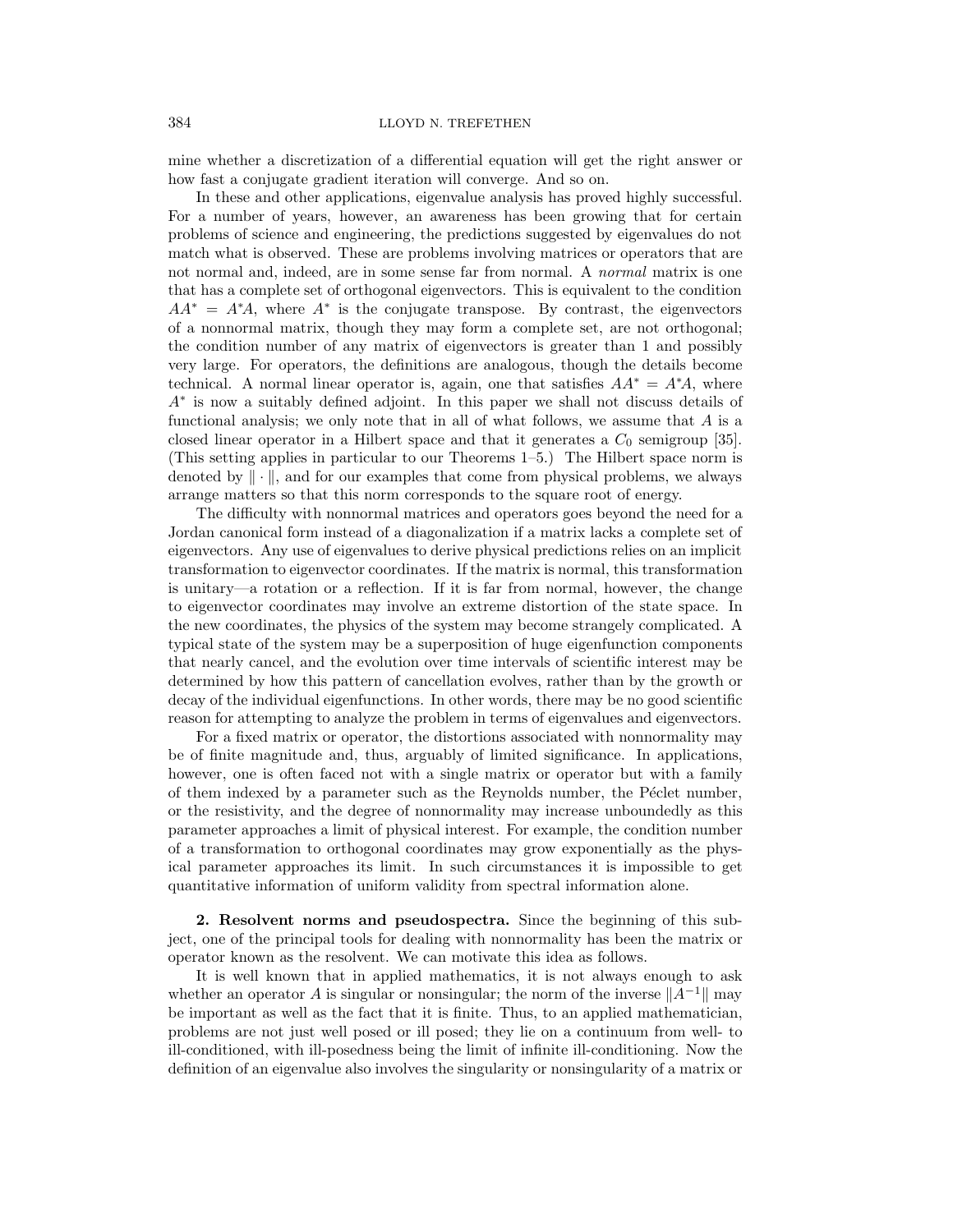operator. A number  $z \in \mathbb{C}$  is an eigenvalue of a matrix A if  $zI - A$  is singular, where I denotes the identity. In the operator case, z is in the *spectrum* of A if a bounded inverse of zI *−* A does not exist. It should not be surprising that for applications, it is sometimes desirable to extend these definitions too by asking not just whether  $(zI - A)^{-1}$  exists but whether it is large or small. The matrix or operator  $(zI - A)^{-1}$ is the *resolvent* of A at the point  $z \in \mathbb{C}$ .

From here, the following definition suggests itself. We have already defined the spectrum of a matrix or operator A; let us denote it by  $\Lambda(A)$ , a subset of the complex plane **C**. (For matrices,  $\Lambda(A)$  is finite, discrete, and nonempty; for operators, anything is possible so long as it is closed.) Now, for each  $\epsilon > 0$ , let us define a new subset of the complex plane, the  $\epsilon$ -pseudospectrum of A, as follows:

(1) 
$$
\Lambda_{\epsilon}(A) = \{ z \in \mathbf{C} : ||(zI - A)^{-1}|| \geq \epsilon^{-1} \}.
$$

By convention, we write  $||(zI - A)^{-1}|| = \infty$  if  $z \in \Lambda(A)$ . Thus, the 0-pseudospectrum  $\Lambda_0(A)$  is the same as the spectrum, but for  $\epsilon > 0$ , it can be shown that  $\Lambda_{\epsilon}(\epsilon)$  is a larger set and is never empty. The  $\epsilon$ -pseudospectra of A are a family of strictly nested closed sets, which grow to fill the whole complex plane as  $\epsilon \to \infty$ .

Pseudospectra can also be defined in other, equivalent ways. One is in terms of perturbations of the spectrum. For any matrix A we have

(2) 
$$
\Lambda_{\epsilon}(A) = \{ z \in \mathbf{C} : z \in \Lambda(A + \Delta A) \text{ for some } \Delta A \text{ with } \|\Delta A\| \leq \epsilon \},
$$

and if  $A$  is an operator, the equivalence of  $(1)$  and  $(2)$  still holds if we take the closure of the set defined by (2) (see [5], [47]). Thus, a number z is in the interior of the  $\epsilon$ -pseudospectrum of A if and only if it is in the spectrum of some perturbed operator  $A + \Delta A$  with  $\|\Delta A\| < \epsilon$ .

A third equivalent definition, closer to computation, involves the singular value decomposition. For any matrix or operator A we have

(3) 
$$
\Lambda_{\epsilon}(A) = \{ z \in \mathbf{C} : \sigma_{\min}(zI - A) \leq \epsilon \},
$$

where  $\sigma_{\text{min}}$  denotes the smallest singular value in the matrix case or the smallest snumber for an operator [17]. In stating (3), we have made use of the assumption that A acts in a Hilbert space; in a Banach space setting, we have  $(1)$  and  $(2)$  but not  $(3)$  $(see [12]).$ 

If A is normal, then  $\Lambda_{\epsilon}(A)$  is exactly the set of points in **C** at distance  $\leq \epsilon$ from  $\Lambda(A)$ . If A is not normal, however, it may be much larger. Here is a physical interpretation of this observation [57]. Consider a time-dependent driven system  $du/dt = Au + e^{zt}f$ , where f is a fixed function in the Hilbert space under study. The solution to this problem is  $u(t) = e^{zt}(zI - A)^{-1}f$ . If  $z \in \Lambda_{\epsilon}(A)$ , this means that for certain choices of f,  $||u(t)||/||e^{zt}f||$  may come arbitrarily close to  $\epsilon^{-1}$  (the norm is now, e.g., an  $L^2$  integral over a sufficiently long interval in t). In other words, whereas a system governed by a normal operator exhibits resonance only if the forcing frequency is close to the spectrum, a system governed by a nonnormal operator may exhibit resonance or *pseudoresonance* at frequencies far from the spectrum. This is one respect in which judging the behavior of nonnormal systems solely by their spectra may be problematic.

**3. Some history.** The mathematical theory of nonnormal operators originated with von Neumann and others in the first three decades of this century. In a sense, it has been one of the central topics of functional analysis ever since, and its elements are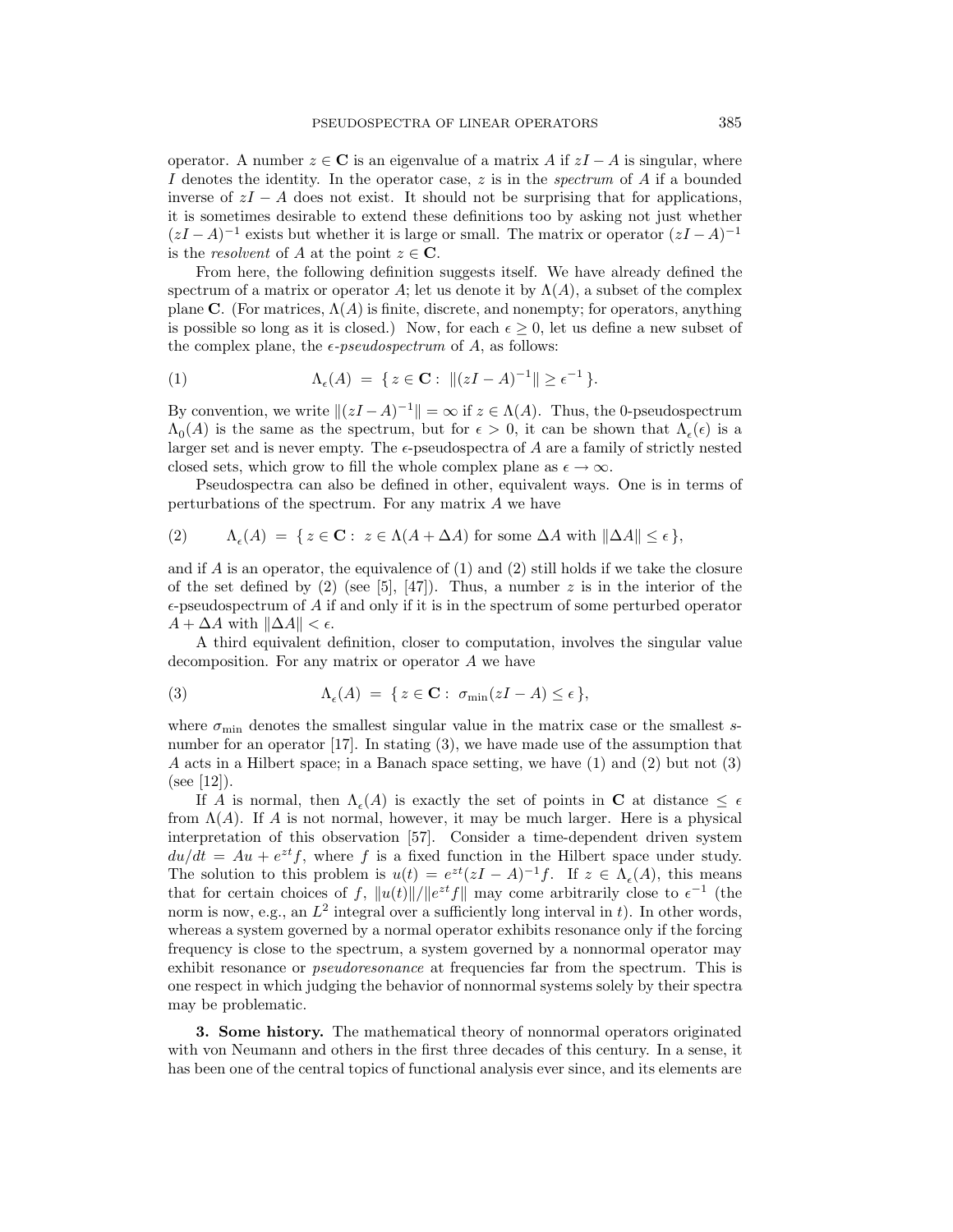widely known. For example, A Hilbert Space Problem Book by Halmos [21] contains numerous examples illustrating the curious behavior of the spectra of nonnormal operators. Treatments in monograph form include the book by Gohberg and Kreĭn [17] and the three-volume treatise of Dunford and Schwartz [15].

The use of the resolvent in the study of nonnormal operators has also been standard for many years, at least among the theoretically inclined. Of numerous contributions, I shall mention two that are especially relevant to this paper. One is the remarkable book Perturbation Theory for Linear Operators by Kato [24], in which all kinds of questions of matrix and operator theory are beautifully treated by resolvent techniques. The other is the work by Kreiss over the years in the field of finite difference methods for partial differential equations. A landmark 1962 paper by Kreiss [26], containing what became known as the Kreiss matrix theorem, compellingly described the pitfalls of eigenvalue analysis and the uses of the resolvent as an alternative. Some of Kreiss's ideas were presented shortly afterwards in the text by Richtmyer and Morton [45].

A narrower question has to do with the history of pseudospectra—that is, of the explicit investigation of the sets bounded by level curves of the norm of the resolvent. The first mention of this idea in print that I have found is by H. J. Landau [27], who used the term " $\epsilon$ -spectrum." The first sketch of a pseudospectrum of which I know is a hand-drawn figure by Kostin and Razzakov [25] (spectral portrait). These authors were members of a group led by Godunov in Novosibirsk, which pursued various ideas in this vein; others in this group include Bulgakov, Kirilyuk, and Malyshev. The first computer-generated plot of pseudospectra of which I am aware is by Demmel [11]. Meanwhile, other related contributions were made in the 1970s and 1980s by various people, including Chatelin, Hinrichsen, Pritchard, Varah, and Wilkinson. My own first use of pseudospectra (the idea had been proposed independently at least five times) was in 1990 [54]. Since that year, publications related to pseudospectra have been numerous. Aside from myself, some of those involved have been Baggett, Borba, Böttcher, Braconnier, Brühl, Carpraux, Crawford, Cullum, Donato, van Dorsselaer, Driscoll, Eiermann, Erhel, Frayss´e, Freund, Gebhardt, Golub, Greenbaum, Grossmann, Henningson, D. Higham, N. Higham, Hochbruck, van der Houwen, Huysmans, Jackiewicz, Kerner, Kraaijevanger, Lubich, Lui, Lumsdaine, Marques, Nachtigal, Nevanlinna, Ottaviani, Owren, Pathria, Plato, Reddy, Reichel, Riedel, Roch, Ruhe, Sadkane, Schmid, Silbermann, Spijker, de Swart, Toh, Toumazou, A. Trefethen, van der Veen, Viswanath, Weideman, Wolf, and Wu.

This brings me, at last, to the subject of this paper. What has stimulated so much recent activity is the growing power of computers, which has made it feasible to plot pseudospectra. On the workstations of 1990, it was possible to compute pseudospectra of 32*×*32 matrices in a few minutes, and in 1992 I published a paper presenting thirteen examples of this kind [55]. (The names given to the examples were Jordan block, Lima¸con, Grcar, Wilkinson, Frank, Kahan, Demmel, Lenferink–Spijker, Companion, Gauss–Seidel, Chebyshev spectral, Random, and Random upper-triangular.) Each example was illustrated by two plots: first, a plot of boundaries of  $\Lambda_{\epsilon}(A)$  for  $\epsilon = 10^{-2}, 10^{-3}, \ldots, 10^{-8}$ , and second, a "plot of dots" displaying the superposition of the eigenvalues of 100 random matrix perturbations  $A + \Delta A$ ,  $\|\Delta A\| = 10^{-3}$ .

Since 1992, various people have begun to compute pseudospectra of differential and integral operators, beginning with the outstanding paper on the Orr–Sommerfeld operator by Reddy, Schmid, and Henningson [41]. Such computations are often feasible on today's workstations, and they are certainly feasible on today's supercomputers. The purpose of this paper is to present ten examples of pseudospectra of operators.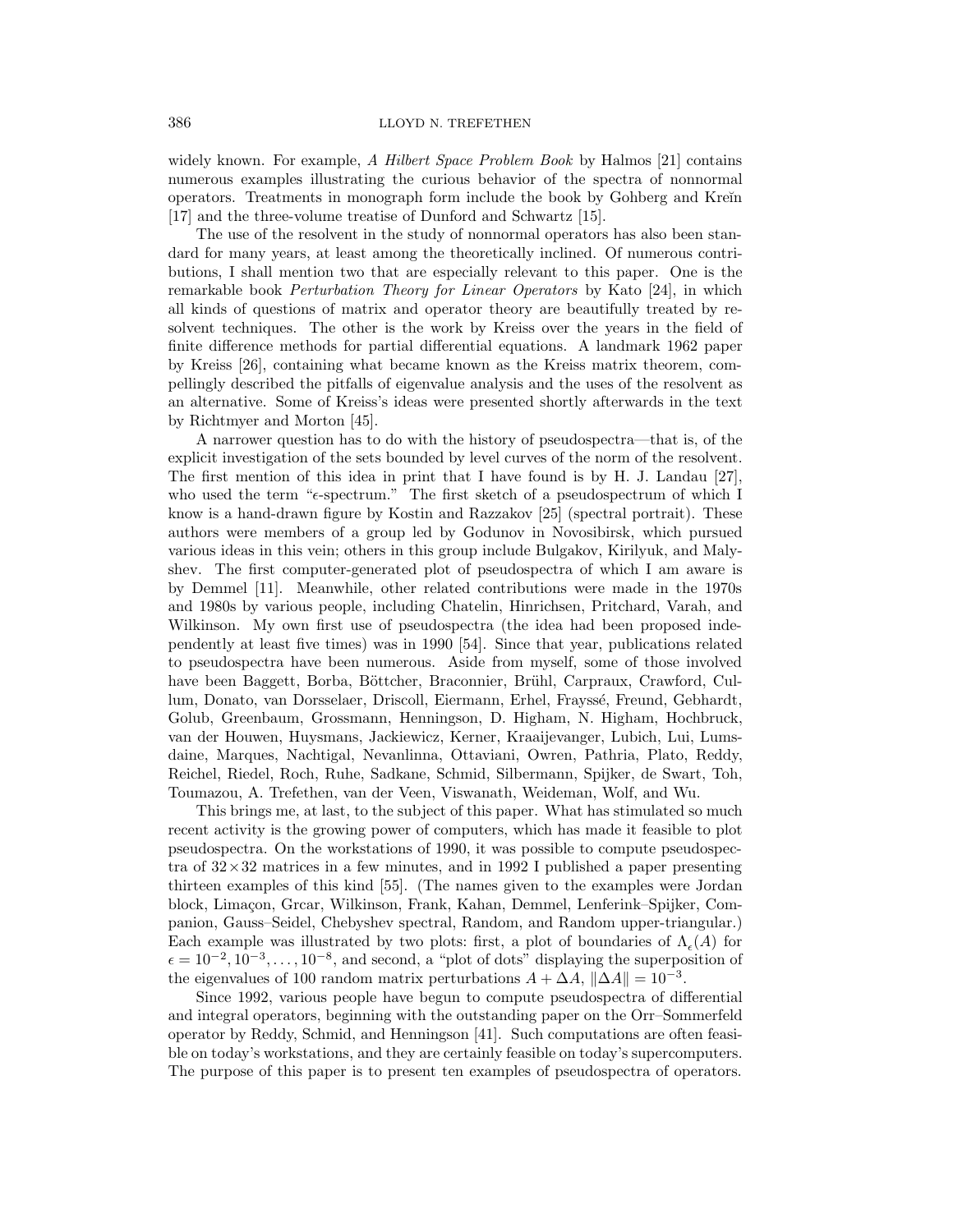Along the way we shall present a few theorems that partially answer the question, what do pseudospectra tell us about the behavior of an operator? (The full answer is not known; see [18].)

This paper is in every way a sequel to [55], to which I hope all readers have access.

**4. Computation of pseudospectra.** Before presenting the examples, we must make a few remarks about how pseudospectra of operators can be computed. The starting point is, of course, the matrix case.

There is an obvious algorithm for computing the pseudospectra of a matrix A: following (3), evaluate  $\sigma_{\min}(zI-A)$  by standard singular value decomposition software at the points of a grid in the complex plane; then, send these numbers (or their logarithms) to a contour plotter. This is what was done in [55], and it remains the basic, simple technique. Various methods have been proposed recently, however, to speed up these computations. S.-H. Lui has made the elegant observation that if  $A$ is first reduced to Hessenberg or triangular form, then this form can be preserved in computations of  $\sigma_{\min}(zI - A)$  for various values z by inverse iteration; the result is often a speedup by a factor of ten or more [29]. Half a dozen other studies of iterative methods for computing pseudospectra have also been carried out in the past year or so. For one such approach, with references to several of the others, see [8].

If  $A$  is a differential or integral operator, we must, of course, discretize it. There is little general literature on this at present, but a variety of methods have proven successful. The obvious thing to do is simply to approximate the operator by a matrix and then compute the pseudospectra of the matrix. This procedure can be quite successful if the discretization is highly accurate, and, in particular, spectral methods rather than finite differences or finite elements have been the basis of most of the computations so far. In large-scale applications, however, it is often best not to convert the whole problem to a single matrix. Instead, different discretization tolerances may be appropriate for different values of  $z$ , and these tolerances can be chosen adaptively. In some applications it also happens that the linear operator is discretized by a matrix that depends on various parameters, in which case one must solve an optimization problem to minimize  $\sigma_{\min}(zI - A)$  with respect to these parameters. Finally, for computations on parallel computers, one must divide the computation into subproblems. Fortunately, this is not hard, as different regions of the z-plane can be treated independently.

In the plots presented below, I believe the pseudospectra and other curves shown are accurate to within a millimeter or two and, in most cases, to full plotting accuracy. For details on how the computations were carried out—sometimes a substantial task, and one that varies considerably from problem to problem—see the original papers.

**5. Ten examples.** We now begin the presentation of our examples.

For linear operators, unlike matrices, the idea of a "random perturbation" does not make sense, since the ball  $\|u\| \leq \epsilon$  is not compact. Thus, in this paper we cannot repeat the device of [55] of presenting eigenvalues of randomly perturbed operators as well as boundaries of pseudospectra. Instead, I have chosen a different second plot to accompany the first plot in each of these examples. This is a plot of  $\|\exp(tA)\|$  as a function of t, usually on a logarithmic scale. The significance of  $exp(tA)$  is that it is the solution operator for the linear, autonomous problem  $du/dt = Au$ ; in the theory of semigroups,  $\{\exp(tA)\}\$ is the semigroup and A is its infinitesimal generator [22], [35]. However, it should be remembered that other functions of operators besides the exponential are also of interest in applications. Examples are  $A<sup>n</sup>$  for discrete evolution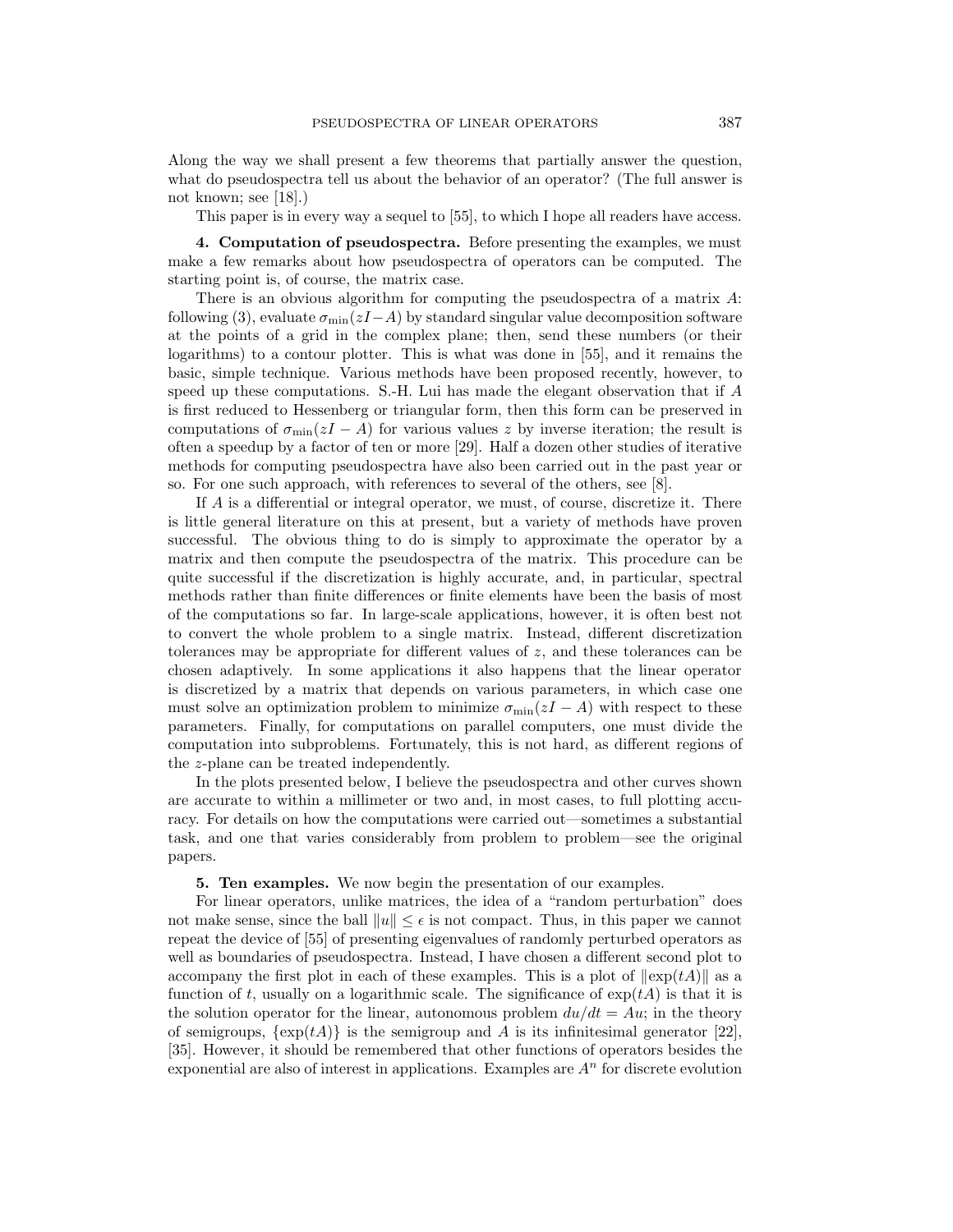

FIG. 1. The Zabczyk operator, which illustrates that the growth abscissa  $\gamma(A)$  of an unbounded operator may exceed the spectral abscissa  $\alpha(A)$  (see Theorem 1). The spectrum is the discrete set  $\{2i, 4i, 6i, ...\}$ , but the e-pseudospectral abscissa is  $\alpha_{\epsilon}(A) = 1 + \epsilon$  for each  $\epsilon > 0$  and, thus, 1 in the limit  $\epsilon \to 0$ . The contours in the upper plot are boundaries of  $\epsilon$ -pseudospectra  $\Lambda_{\epsilon}(A)$  for  $\epsilon = 10^{-1}, 10^{-2}, 10^{-4}, 10^{-6}, 10^{-8}, 10^{-10}$ . (From Baggett [1], based on [60].)

processes,  $A^{-1}$  for systems of equations, and polynomial or rational functions  $p(A)$  or  $r(A)$  for iterations such as conjugate gradients, Lanczos, or GMRES. Though we do not discuss it here, pseudospectra are relevant to these problems too.

Let the spectral abscissa of A be defined by

$$
\alpha(A) = \sup_{z \in \Lambda(A)} \text{Re} z.
$$

If A is normal, we have  $\|\exp(tA)\| = e^{t\alpha(A)}$  for all  $t \geq 0$ ; if A is not normal, we have

$$
e^{t\alpha(A)} \le ||\exp(tA)|| \le \kappa(V)e^{t\alpha(A)}
$$

for all  $t \geq 0$ . Here  $\kappa(V) = ||V|| ||V^{-1}||$  denotes the condition number of a "matrix of eigenvectors" V of A, if one exists (otherwise, the upper bound should be replaced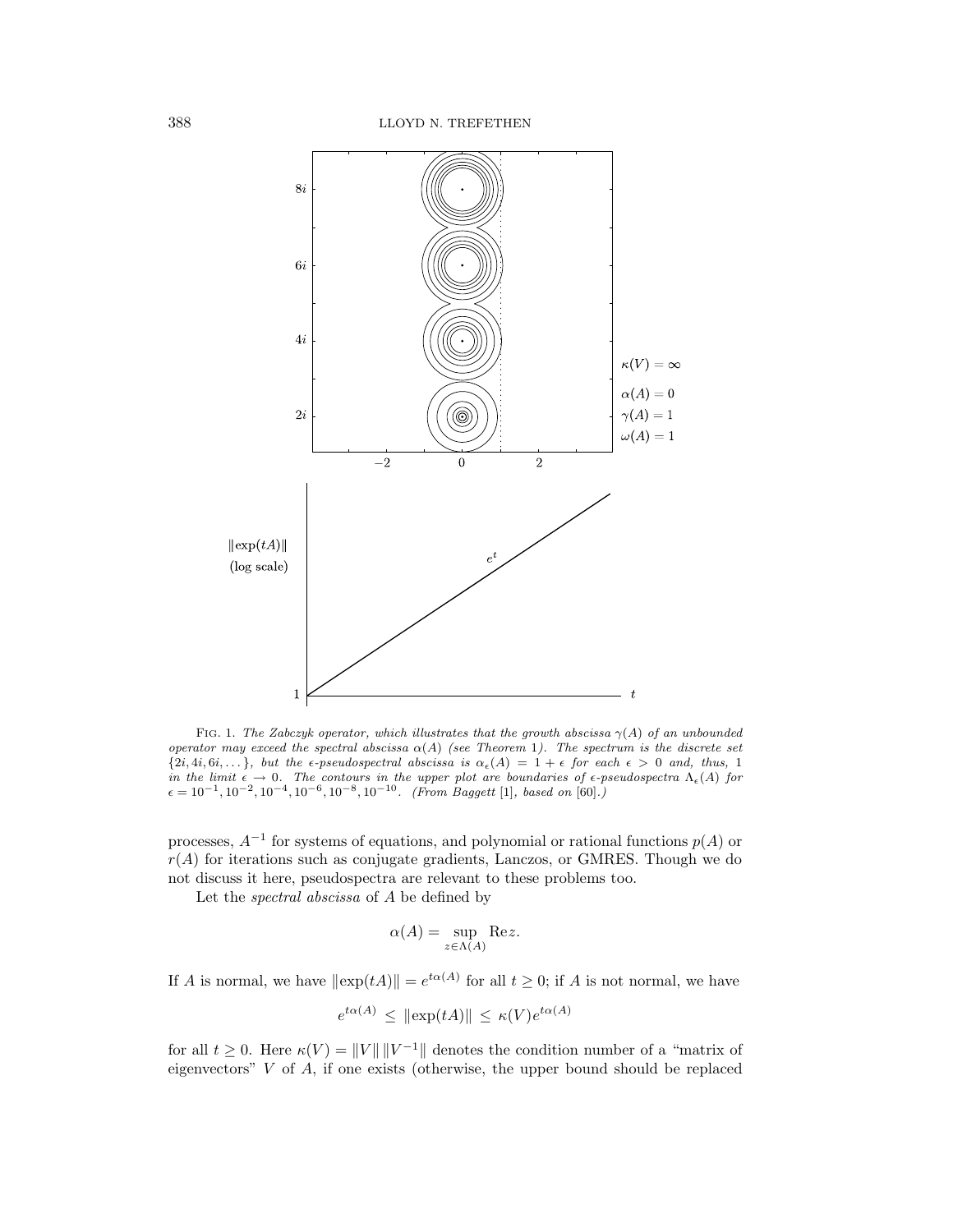by *∞*). For infinite-dimensional operators, the idea of a matrix of eigenvectors with bounded condition number can be made precise via the notion of a Riesz basis [17]. We shall not give details, but our computed examples will report a number  $\kappa(V)$ ; when it is finite, this means that there exists a Riesz basis of eigenvectors with the indicated condition number.

A related quantity is the numerical abscissa of A, defined by

$$
\omega(A)=\sup_{z\in W(A)}{\rm Re}z.
$$

Here  $W(A)$  is the *numerical range* (= field of values) of A, the set of all scalars  $u^*Au$ ( $=$  Rayleigh quotients) corresponding to functions u with  $||u|| = 1$ . According to results related to the Hille–Yosida theorem [35], the numerical abscissa of A determines the behavior of  $\|\exp(tA)\|$  as  $t \to 0$ :

(4) 
$$
\frac{d}{dt} \|\exp(tA)\|_{t=0} = \omega(A).
$$

Some of the upper plots of our figures include dashed curves corresponding to the boundary of  $W(A)$ ; the numerical abscissa is the maximum real coordinate on such a curve.

Example 1: Zabczyk operator (see [1]). If A is nonnormal, the spectrum  $\Lambda(A)$ does not determine the behavior of  $\Vert \exp(tA) \Vert$  for small t. Asymptotically as  $t \to \infty$ , however, one might expect the spectrum to be decisive. In particular, define the growth abscissa of A by

$$
\gamma(A) = \lim_{t \to \infty} t^{-1} \log \|e^{tA}\|
$$

(the limit always exists). For a matrix, we have  $\gamma(A) = \alpha(A)$ , the spectral abscissa of A, and the same is true for a bounded operator. For an unbounded operator, however, it was pointed out by Hille and Phillips that  $\gamma(A) > \alpha(A)$  is possible.

This result may seem surprising, but it becomes easily understandable when interpreted in terms of pseudospectra. A simple example was devised by Zabczyk [60], illustrated in Figure 1. Picking parameters arbitrarily for definiteness, consider a  $10 \times 10$  Jordan block with eigenvalue 2*i*. Adjoin to it a  $20 \times 20$  Jordan block with eigenvalue 4i. Adjoin again a 30 *×* 30 Jordan block with eigenvalue 6i. Continue in this fashion to construct an operator A in  $\ell^2$  in the form of an infinite block diagonal matrix, where each block is bigger than the last and the eigenvalues are distinct and well separated. The spectrum of the operator is a discrete subset of the imaginary axis:  $\Lambda(A) = \{2i, 4i, 6i, 8i, \ldots\}$ . For any fixed  $\epsilon > 0$ , however, the  $\epsilon$ -pseudospectrum  $\Lambda_{\epsilon}(A)$  is a countable union of disks centered at the eigenvalues whose radii rapidly approach  $1+\epsilon$  as one moves further out on the imaginary axis. It is hardly surprising that under such circumstances,  $\|\exp(tA)\|$  never levels off to a constant but maintains the value  $e^t$  for all  $t \geq 0$ .

The intuition suggested by this Zabczyk example is in fact valid for arbitrary operators A. For each  $\epsilon \geq 0$ , define the  $\epsilon$ -pseudospectral abscissa of A by

$$
\alpha_{\epsilon}(A) = \sup_{z \in \Lambda_{\epsilon}(A)} \text{Re} z.
$$

The following result may be called *Prüss's theorem*, as it was first established by Prüss in [37], generalizing earlier work by Gearhart and others. We remind the reader that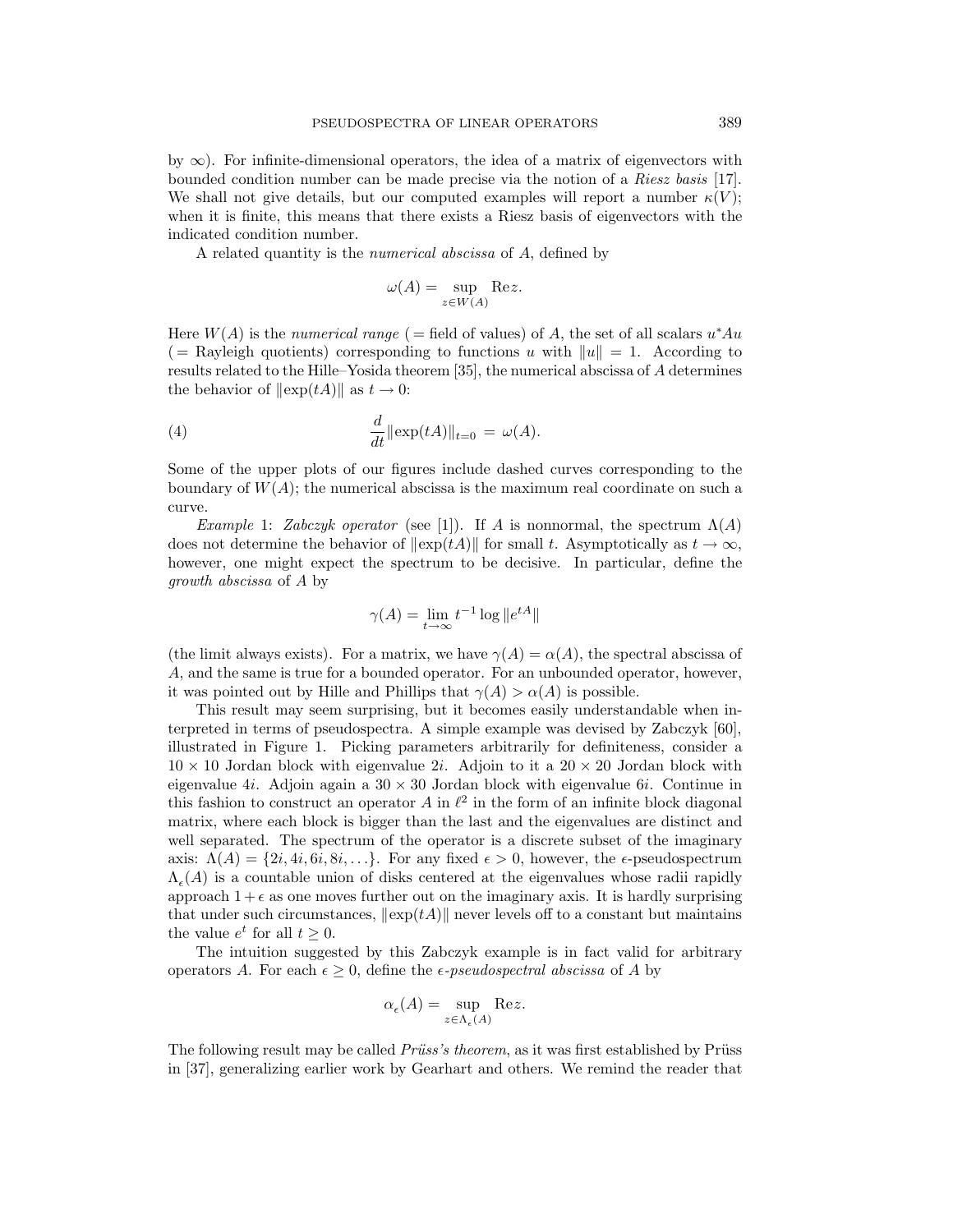

FIG. 2. The Hille–Phillips operator, the original example illustrating that  $\gamma(A)$  may exceed  $\alpha(A)$ . The spectrum is empty, but the resolvent norm  $\|(zI - A)^{-1}\|$  grows doubly exponentially (see text) as z increases to  $\infty$  along the negative imaginary axis. The  $\epsilon$ -pseudospectral abscissa is  $\alpha_{\epsilon}(A) = \pi/2 + \epsilon$  for each  $\epsilon > 0$ , and this explains why  $\|\exp(tA)\| = e^{\pi t/2}$  for all t (see Theorem 2).<br>Contours at  $\epsilon = 10^{-1}, 10^{-2}, 10^{-4}, \ldots, 10^{-128}$ . (From Baggett [1], based on [22].)

in this as in all our theorems, the technical assumptions are that  $A$  is a closed linear operator in a Hilbert space and that it generates a  $C_0$  semigroup.

THEOREM 1. For any A, the growth abscissa is equal to the limit as  $\epsilon \to 0$  of the  $\epsilon$ -pseudospectral abscissas:

$$
\gamma(A) = \lim_{\epsilon \to 0} \alpha_{\epsilon}(A).
$$

For the Zabczyk example of Figure 1, we have  $\alpha(A) = 0$ , but  $\alpha_{\epsilon}(A) = 1 + \epsilon$  for all  $\epsilon > 0$  and, accordingly,  $\gamma(A) = 1$ .

Example 2: Hille–Phillips operator (see [1]). Eighteen years before Zabczyk, Hille and Phillips were the first to present an example of an operator with  $\gamma(A) > \alpha(A)$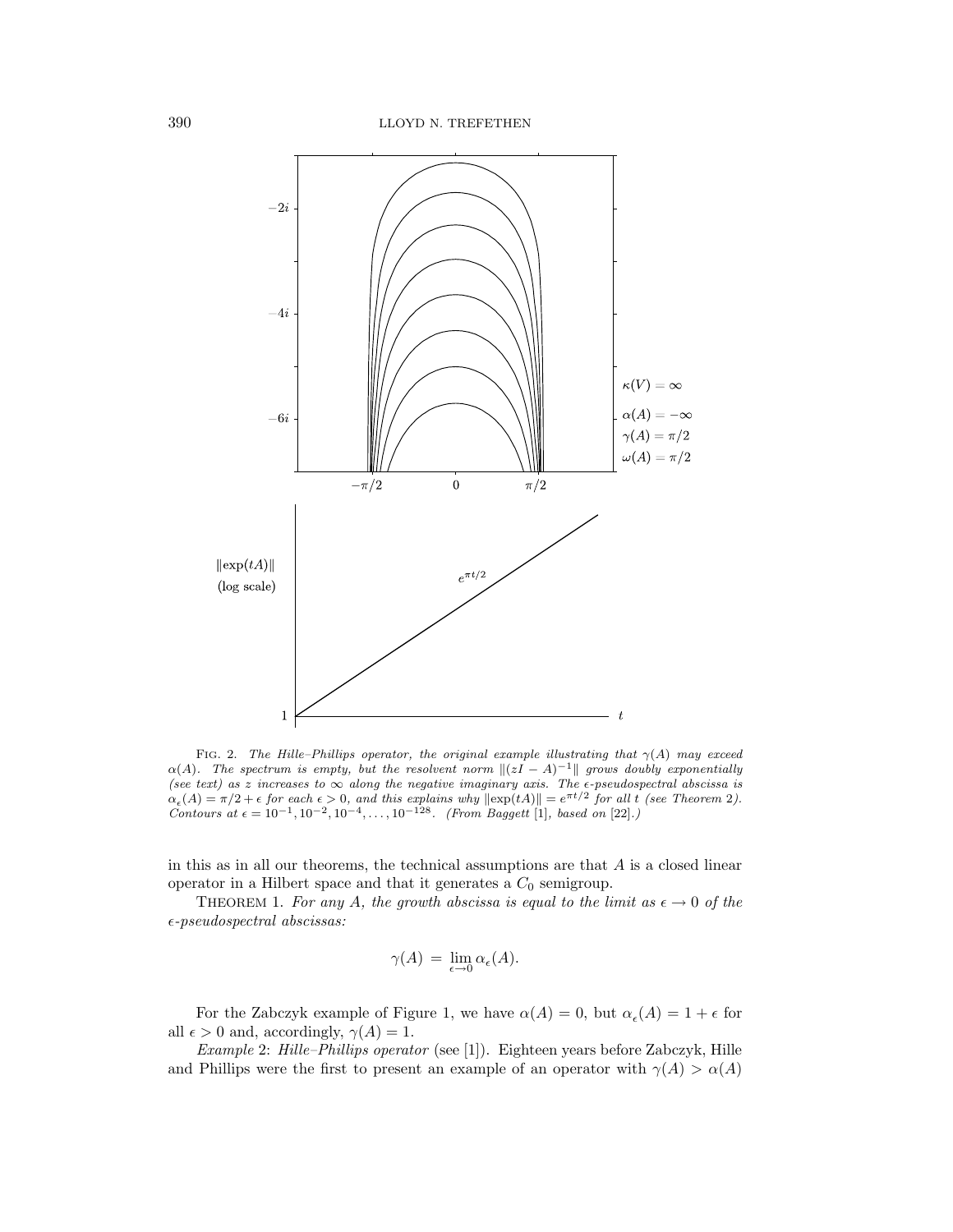[22]. It is a much less elementary example. They begin with the integral operator

$$
[J(s)f](x) = \frac{1}{\Gamma(s)} \int_0^x (x - u)^{s-1} f(u) du
$$

in the Hilbert space  $L^2[0, 1]$ . If s is a positive integer, then  $J(s)f$  is the sth indefinite integral of f, and for arbitrary positive real s,  $J(s)f$  can be interpreted as a fractional integral of f. Hille and Phillips show that  $\{J(s)\}\$ is in fact a semigroup not only with respect to s but also, if the problem is rotated through an angle  $\pi/2$  by analytic continuation, with respect to  $t = i^{-1}s$ . Let A denote the infinitesimal generator of this semigroup (a rotation by  $\pi/2$  of the generator of the fractional integration semigroup). Results for this operator A are presented in Figure 2. This time the spectrum of  $A$ is empty: no function  $u(x)$  on [0,1] with  $u(0) = 0$  is its own indefinite integral. The operator is certainly not nilpotent, however; we have  $\|\exp(tA)\| = e^{\pi t/2}$  for all  $t \geq 0$ . Thus,  $\alpha(A) = -\infty$  and  $\gamma(A) = \pi/2$ .

Computing the pseudospectra of the Hille–Phillips operator is not easy. Though an explicit integral representation of the resolvent is known, the integrand involved is highly oscillatory and singular at the endpoints. Simple discretizations fail. By a sequence of reformulations of the problem, however, a successful calculation has been carried out by Baggett [1], and it is his results that are shown in Figure 2. The resolvent norm for this operator grows doubly exponentially along the negative imaginary axis:  $\log \log ||(zI - A)^{-1}|| \sim |z|$  as Im $z \to -\infty$  with Re $z = 0$ .

To the right of the line  $\text{Re}z = \pi/2$ , the Hille–Phillips operator "looks normal": we have  $\alpha_{\epsilon}(A) = \pi/2 + \epsilon$  for all  $\epsilon > 0$ . This linear dependence is just like what we observed for the Zabczyk example, where we had  $\alpha_{\epsilon}(A)=1+\epsilon$ . These examples are illustrative of a general principle: the  $\epsilon$ -pseudospectral abscissas of an operator depend linearly on  $\epsilon$  if and only if  $\log |\exp(tA)|$  depends linearly on t. The following theorem is established in [1].

THEOREM 2.  $\|\exp(tA)\| = e^{\gamma t}$  for all  $t > 0$  if and only if  $\alpha_{\epsilon}(A) = \gamma + \epsilon$  for all  $\epsilon > 0$ .

Example 3: differentiation operator (see [14], [38]). Our third example, presented in Figure 3, is perhaps a more familiar one. Let A be the derivative operator  $d/dx$ acting in  $L^2[0, d]$  with boundary condition  $u(d) = 0$ . The evolution process associated with A is the partial differential equation  $\frac{\partial u}{\partial t} = \frac{\partial u}{\partial x}$  with  $u(d) = 0$ , whose solution is a leftward translation at speed 1; see section 19.4 of [22]. After time d, all solutions vanish out the left boundary; thus,  $\exp(tA) = 0$  for  $t \geq d$ , as shown in the figure.

This operator A is one of the simplest examples of a nonnormal differential operator. An eigenfunction would have to have the form  $e^{\lambda x}$  for some  $\lambda$ , but such a function could not satisfy the boundary condition (this differentiation operator is essentially the inverse of the integration (11)). Thus, there are no eigenfunctions, and, in fact, the spectrum of  $\tilde{A}$  is again empty. The resolvent norm, however, grows exponentially in the left halfplane, satisfying

$$
||(zI - A)^{-1}|| = \frac{e^{d|\text{Re} z|}}{2|\text{Re} z|} + O(|\text{Re} z|^{-1})
$$

as Re $z \rightarrow -\infty$  [14]. (For fixed z with Re $z < 0$ , we also have exponential growth as  $d \rightarrow \infty$ .) The numerical range is exactly the left halfplane.

It is no coincidence that this nilpotent operator has a resolvent norm that grows exponentially with *|*Rez*|*. In fact, these two properties are quantitatively related, as can be proved by the use of a Paley–Wiener theorem [14]: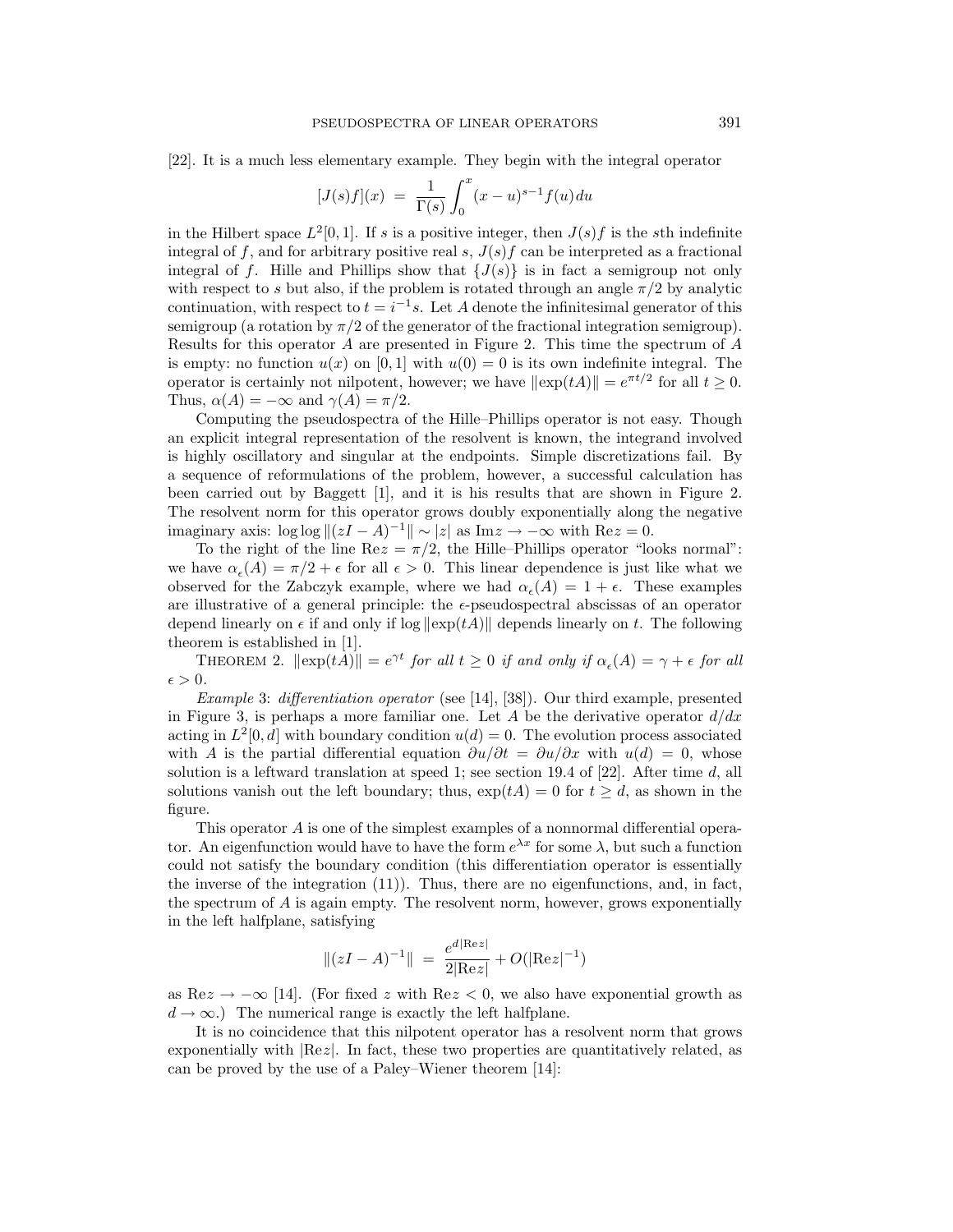

FIG. 3. The first-order differentiation operator in  $L^2[0, d]$  with boundary condition  $u(d)=0$ . The resolvent norm grows at the rate  $e^{-d\text{Re}z}$  as  $\text{Re}z \to -\infty$ , which implies that the generator is nilpotent with period d (see Theorem 3). The plots correspond to the case  $d = 2$ , with contours at = 10*−*1, 10*−*2,..., 10*−*8; the pseudospectra are the halfplanes to the left of these boundaries. The dashed line (the imaginary axis) is the boundary of the numerical range. (From Reddy [38] and Driscoll and Trefethen [14].)

THEOREM 3. An operator A has  $\exp(tA)=0$  for  $t \geq \tau$  if and only if  $\Lambda(A)$  is empty and  $||(zI - A)^{-1}|| = O(\exp(-\tau \text{Re} z))$  as Rez  $\rightarrow -\infty$ .

Example 4: wave operator (see [14]). As a variation on the last example, consider the second-order wave equation  $\phi_{tt} = \phi_{xx}$  on  $[0, \pi]$  with boundary conditions  $\phi(0, t) =$ 0 and

$$
\phi_x(\pi, t) + \delta \phi_t(\pi, t) = 0,
$$

where  $\delta$  is a real constant. (Subscripts denote partial derivatives.) The boundary condition at  $x = 0$  has reflection coefficient  $-1$ , and the boundary condition at  $x = \pi$ has reflection coefficient  $R = (1 - \delta)/(1 + \delta)$ . Physically, waves propagate to the left and to the right in the interval  $[0, \pi]$  at speed 1, reflecting off the two boundaries. For  $\delta = 1$ , the reflection coefficient at the right is  $R = 0$ , so no energy is reflected and we have a nilpotent process of duration  $2\pi$ . For  $\delta \neq 1$ , some energy is reflected; we have an imperfectly absorbing boundary condition. This problem has been studied by Cox and Zuazua  $[10]$ , Rideau  $[46]$ , and Veselić  $[59]$ , among others.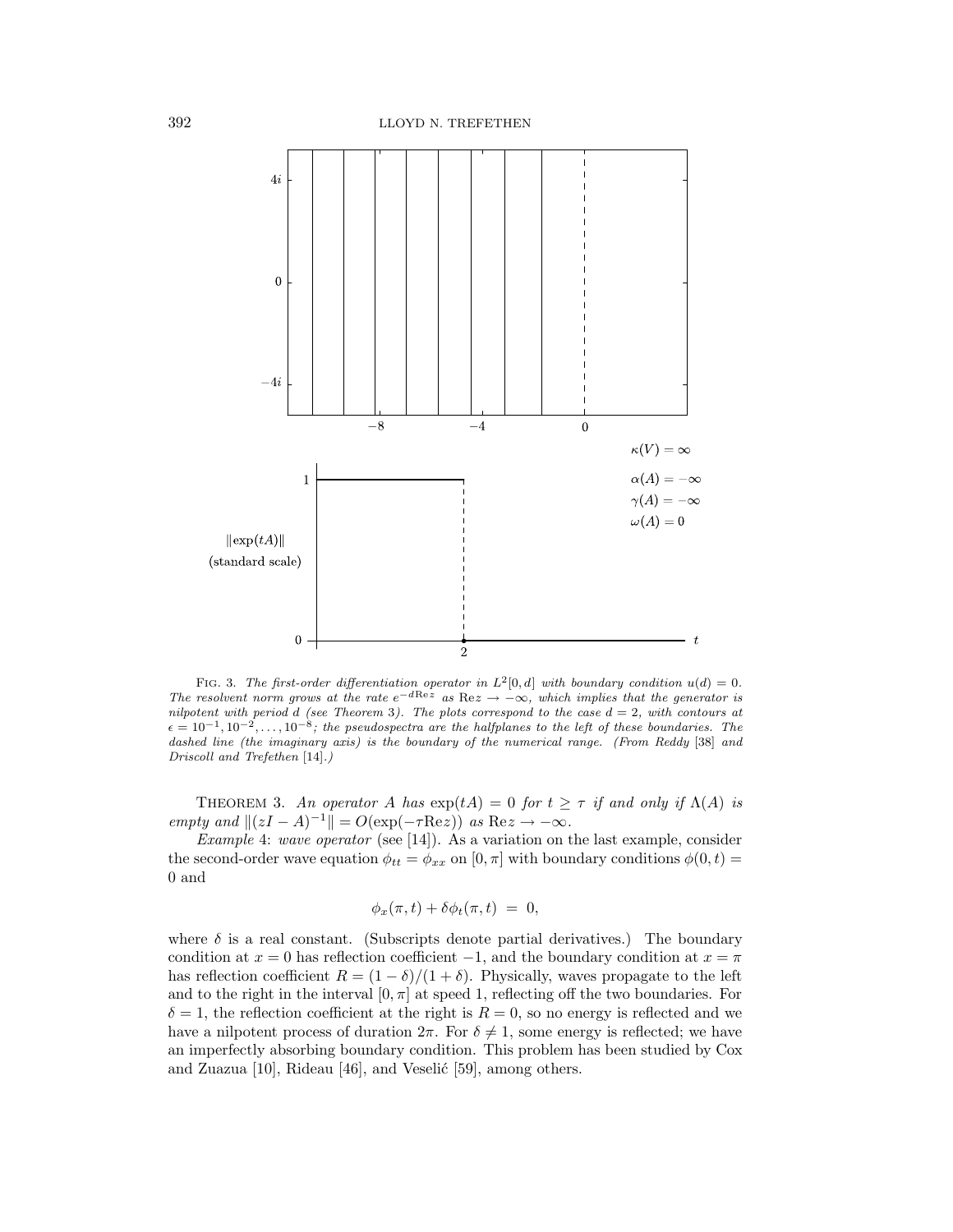

FIG. 4. A wave operator with a nearly absorbing boundary condition. The steps correspond to waves bouncing back and forth between the boundaries; their periodic structure is related to the periodicity of the pseudospectra in the imaginary direction, and their sharpness is possible because A has infinitely many eigenvalues of real part equal to the spectral abscissa. Contours at  $\epsilon =$ 100, 10*−*0.2, 10*−*0.4,..., 10*−*2; the left boundaries of the first seven pseudospectra are not visible on this scale. (From Driscoll and Trefethen [14]; see also [10], [46], [59].)

This second-order problem can be reduced to the first-order problem  $du/dt = Au$ by introducing the variable  $u = (\phi_x, \phi_t)^T$ . The operator A takes the symmetric hyperbolic form

$$
A = \begin{pmatrix} 0 & \partial/\partial x \\ \partial/\partial x & 0 \end{pmatrix},
$$

acting in  $L^2[0, \pi] \times L^2[0, \pi]$ . Figure 4 plots pseudospectra and evolution norms for the case  $\delta = 0.99$ , where the reflection coefficient is  $R = 1/199$ . The  $\|\exp(tA)\|$  curve has the shape of a staircase, decreasing by the factor  $R$  whenever  $t$  is an integer multiple of  $2\pi$  because of the reflections at the right-hand boundary. The spectrum is the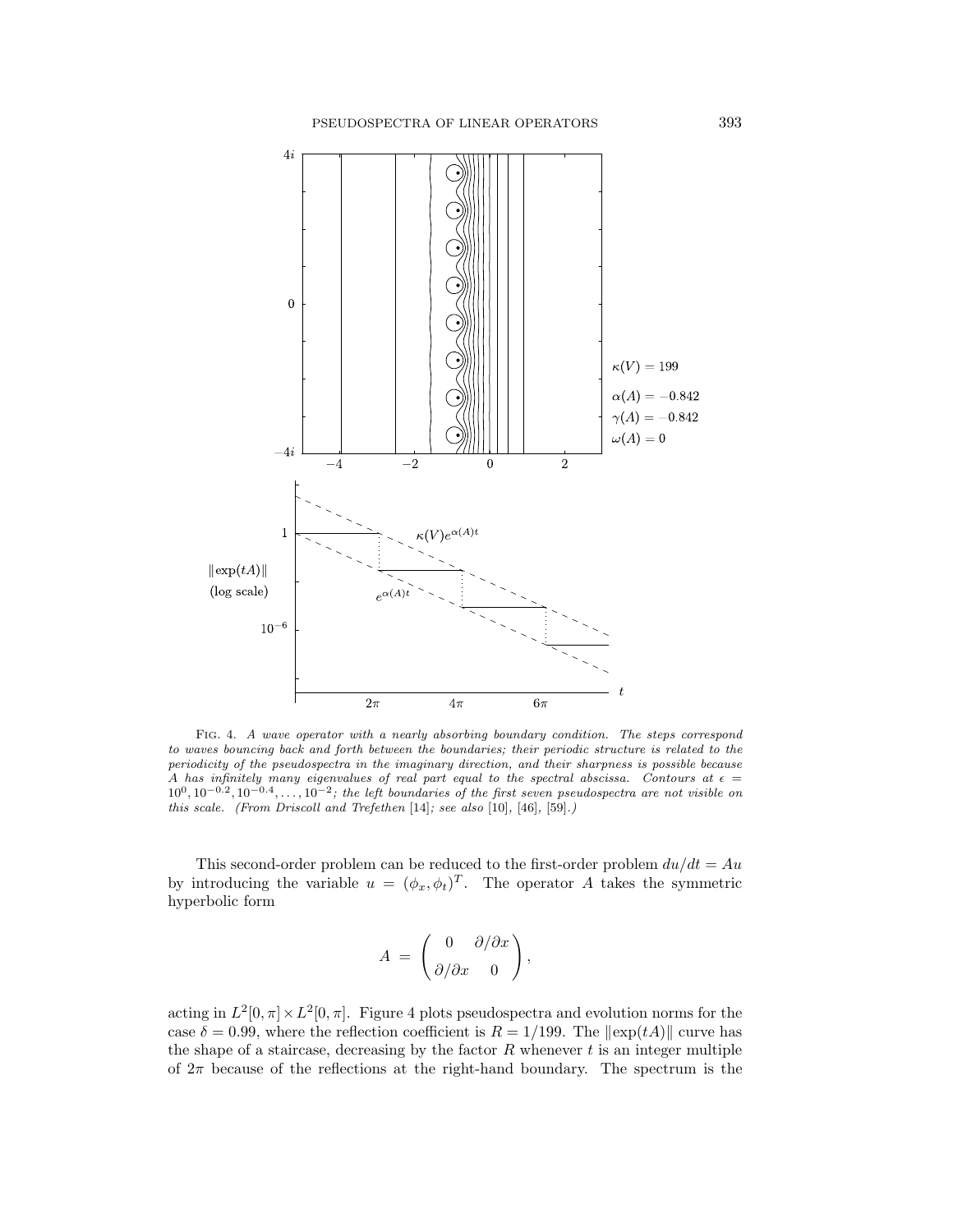regularly spaced set of points

$$
\lambda_n = \frac{1}{2\pi} \log R + (n + \frac{1}{2})i, \qquad n \in \mathbf{Z}.
$$

Note that the real part of this expression, the spectral abscissa  $\alpha(A)$ , matches the average rate of decrease of  $\Vert \exp(tA) \Vert$  as illustrated in the figure. Between multiples of  $2\pi$ , however,  $\Vert \exp(tA) \Vert$  is constant. From the operator theory point of view, this discrepancy between the average and the local behavior is possible because of the nonnormality of A. The height of the steps, R, is also equal to  $\kappa(V)$ , the condition number of a normalized infinite matrix (Riesz basis) of eigenfunctions.

Example 5: convection–diffusion operator (see [42]). Nonnormal differential operators arise most familiarly in problems mixing first and second derivatives, e.g., convection and diffusion. Specifically, consider the operator  $A = d/dx + d^2/dx^2$  acting in  $L^2[0, d]$  with boundary conditions  $u(0) = u(d) = 0$ , where d is a positive constant. The spectrum  $\Lambda(A)$  is the set of points

$$
\lambda_n = -\frac{1}{4} - \frac{\pi^2 n^2}{d^2}, \quad n \ge 1.
$$

However, any matrix of eigenfunctions has condition number at least  $e^{d/2}$ , and, thus, this is a highly nonnormal problem for large d. Intuitively, the explanation is that for large  $d \approx$  large Péclet number in the more standard nondimensionalization), convection dominates diffusion. Physically, this means that information travels upstream (rightwards) very inefficiently in the interval  $[0, d]$ . For example, a smooth pulse beginning near  $x = d$  will convect roughly without change to near  $x = 0$  before diffusion finally begins to take hold and the shape begins to change to that of the dominant eigenfunction.

From these considerations one may expect that  $\|\exp(tA)\|$  should exhibit a long, nearly constant transient before eventually settling down to exponential decay. This behavior is apparent in Figure 5. As for the pseudospectra, they approximate parabolas, and it can be proved that, for each z inside the critical parabola Re $z = -(Imz)^2$ ,  $\|(zI - A)^{-1}\|$  grows exponentially as  $d \to \infty$ . Precise estimates are given in [42].

Example 6: Papkovich–Fadle operator. The Papkovich–Fadle problem, named after two independent authors (see [16] and [34]) concerns the biharmonic operator  $\Delta^2$  in a semi-infinite strip. Specifically, we consider functions  $u(t, y)$  in the strip  $t \geq 0$ ,  $|y| \leq 1$  satisfying  $u_{tttt} + 2u_{ttyy} + u_{yyy} = 0$  in the interior and  $u(t, \pm 1) = u_y(t, \pm 1)$ along both infinite boundaries (subscripts again denote partial derivatives). Along the end of the strip, data  $u_y(0, y) = f(y)$  and  $u_t(0, y) = g(y)$  are prescribed. This problem has been studied by a number of authors over the years for applications in solid mechanics, where u represents the shape of a semi-infinite clamped plate, and in fluid mechanics, where it is the stream function of an incompressible fluid flow at low Reynolds number (Stokes flow). Some of the many contributors to this literature have been Gregory [19], Joseph and Sturges [23], and Spence [51].

The reason for the use of the variable  $t$  is that it is natural to view the Papkovich– Fadle problem as an evolution process with respect to that variable. How do conditions applied at the end of the strip determine the solution for larger  $t$ ? One way to formulate the problem is in terms of the first derivatives, giving the evolution equation

$$
\frac{d}{dt}\begin{pmatrix}u_y(t,\cdot)\\u_t(t,\cdot)\end{pmatrix} = A\begin{pmatrix}u_y(t,\cdot)\\u_t(t,\cdot)\end{pmatrix},
$$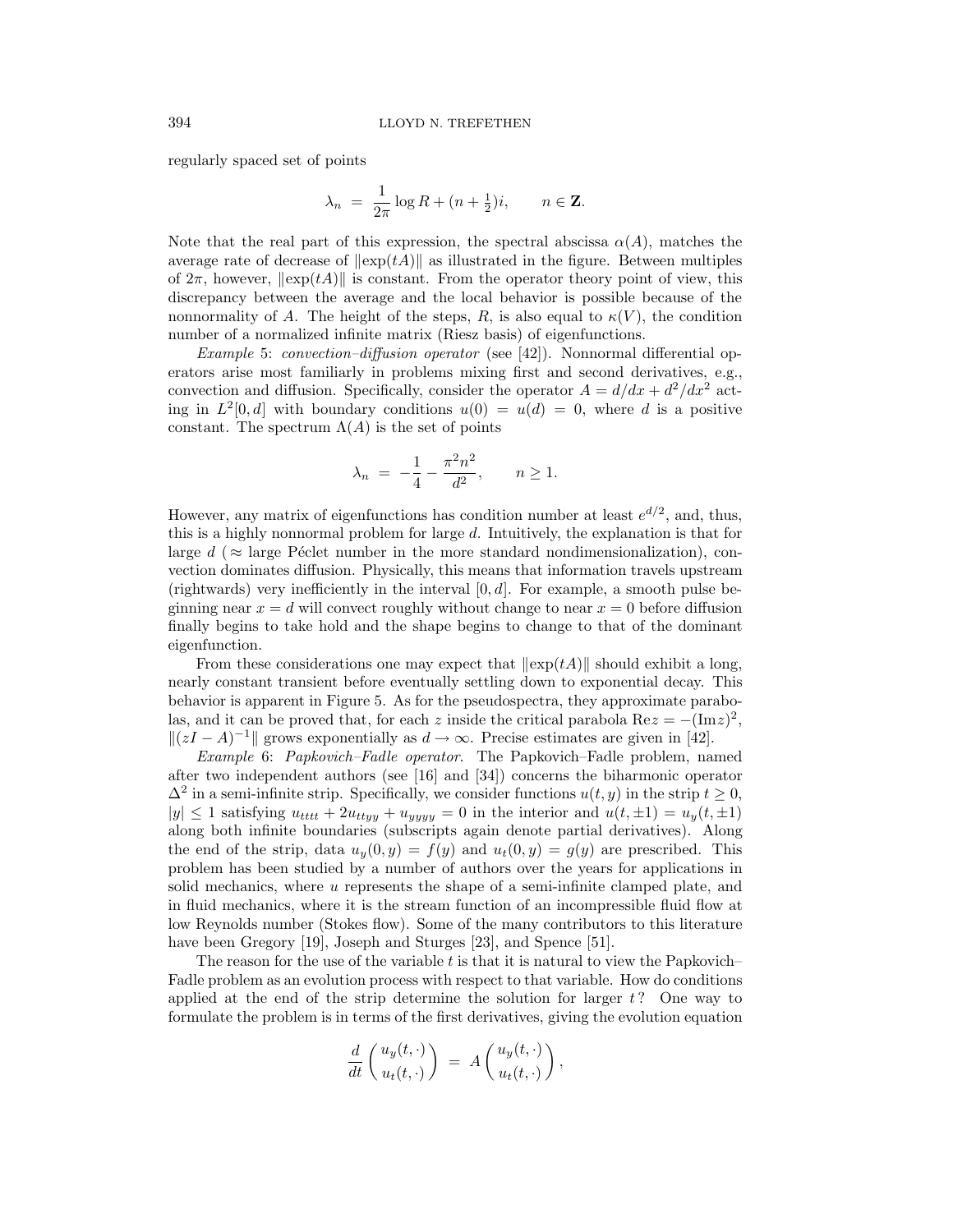

FIG. 5. A convection–diffusion operator on the interval  $[0, d]$ ,  $d = 40$ . Contours at  $\epsilon =$  $10^{-1}, 10^{-2}, \ldots, 10^{-7}$ . As  $d \to \infty$ , the resolvent norm  $\|(zI - A)^{-1}\|$  increases exponentially for every z inside the critical parabola  $\text{Re} z = -(\text{Im} z)^2$ . The dashed curve marks this critical parabola; the boundary of the numerical range is the same curve shifted left by  $\pi^2/d^2 \approx 0.0062$  [61] (From Reddy and Trefethen [42]; see also [24].)

with solution

$$
\begin{pmatrix} u_y(t, \cdot) \\ u_t(t, \cdot) \end{pmatrix} = \exp(tA) \begin{pmatrix} f \\ g \end{pmatrix}.
$$

Thus, the data in the evolution problem are block 2-vectors, and the solution operators are block  $2\times 2$  matrices.

Figure 6 displays the results. Physically, the regular oscillations in the curve  $\|\exp(tA)\|$  can be interpreted as follows. In a semi-infinite channel of fluid, they correspond to an infinite succession of counter-rotating vortices. (Since the amplitudes decay exponentially, only the first three or four of these can be observed in the labo-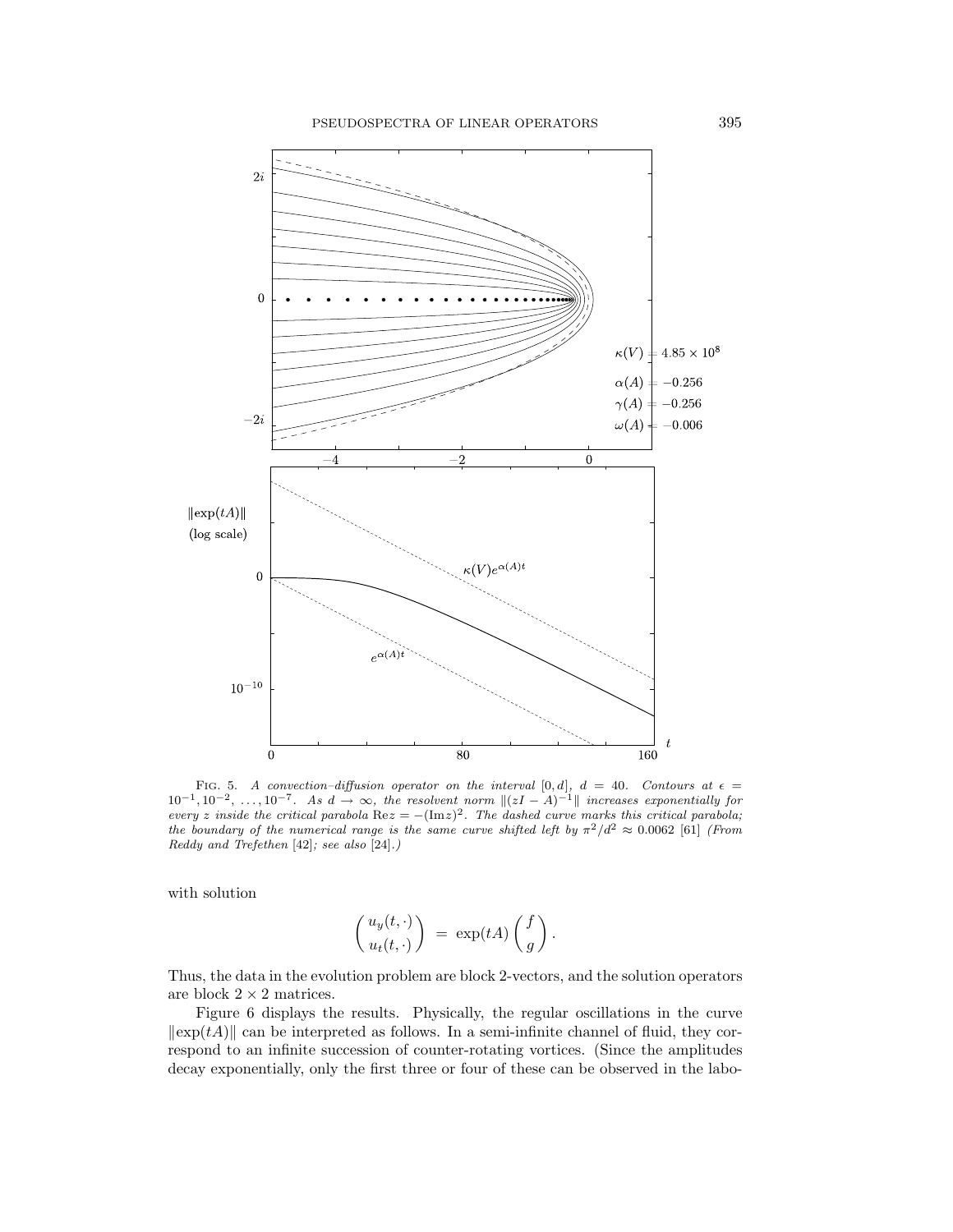

FIG. 6. The Papkovich–Fadle operator derived from the biharmonic operator on a semi-infinite strip. The continued oscillations of  $\|\exp(tA)\|$  as  $t \to \infty$  are possible because A has more than one eigenvalue of real part equal to the spectral abscissa. Contours at  $\epsilon = 0.25, 0.20, 0.15, 0.10, 0.05$ . (From unpublished work by Weideman and Trefethen; see also [16], [19], [23], [34], [51].)

ratory.) In a semi-infinite solid plate, they correspond to the back-and-forth pattern of bending that can be induced (again with exponentially decaying amplitude) by twisting the plate at the end.

The degree of nonnormality of this operator is in some respects mild; note the large values of  $\epsilon$  chosen for the plot of pseudospectra. However, the nonnormality becomes more pronounced as one moves deeper into the left halfplane. This corresponds to the singularity of this problem at the corners of the strip, a phenomenon of small space scales that can only be resolved by the higher eigenfunctions. In fact, the numerical abscissa of this operator is  $\omega(A) = \infty$ ; thus, by (4), the slope of the  $\|\exp(tA)\|$  curve is infinite at  $t = 0$ , though this is not visible in the figure.

This example is the result of an unpublished joint work with André Weideman. Further details will appear in [56].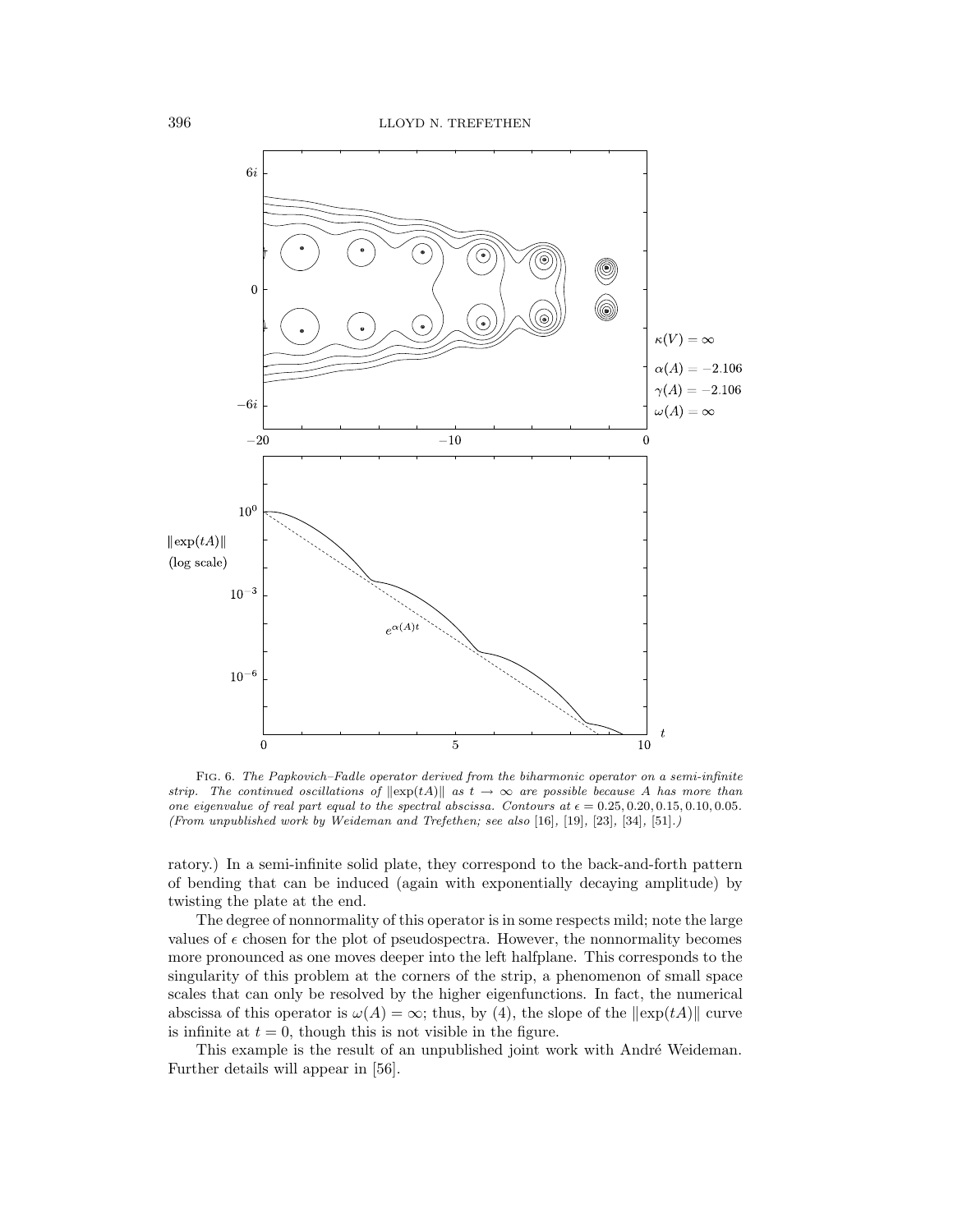Example 7: Wiener–Hopf operator (see [38]). Among nonnormal matrices, the class whose pseudospectra are best understood are the Toeplitz matrices [43]. We can generalize these to operators of infinite dimension by making the domain unbounded, which gives an infinite Toeplitz matrix; by making it continuous, which gives a Wiener–Hopf integral operator; or both, which gives a Wiener–Hopf integral operator on an unbounded domain. Pseudospectra of such operators have been studied by Reddy [38] and by Böttcher [5], [6], Böttcher and Wolf [7], and Roch and Silbermann [47]. The last group have elaborated powerful C*∗*-algebra techniques for analysis of pseudospectra and have proved a number of theorems regarding, for example, convergence of the pseudospectra of the finite sections of an infinite Toeplitz matrix to those of the infinite matrix. An excellent introduction to this circle of ideas is found in [6]. For related developments in the context of waveform relaxation, see [30]; for Abel integral operators, see [36].

The behavior of Toeplitz and Wiener–Hopf operators can be quite wild, but pseudospectra of the wilder examples have not yet been computed. Figure 7 shows an example from [38] that is more sedate, since it is also a Volterra operator (analogous to a triangular Toeplitz matrix). In the space  $L^2[0, d]$ , A is here the integral operator

(5) 
$$
[Af](x) = \int_x^d e^{(x-y)} f(y) dy.
$$

The spectrum is just the origin, but the pseudospectra approximate disks tangent to the origin in the right halfplane. The figure corresponds to  $d = 10$ .

For this example,  $\|\exp(tA)\|$  has not been computed. In its place, let us take this opportunity to illustrate the simplest manner in which bounds on norms of functions of  $A$  can be obtained from pseudospectra. For any analytic function  $f$ , we have

$$
f(A) = \frac{1}{2\pi i} \int_{\Gamma} (zI - A)^{-1} f(z) dz,
$$

where  $\Gamma$  is any contour enclosing the spectrum of A [24]. One interesting choice of contour is the boundary  $\partial \Lambda_{\epsilon}(A)$  of  $\Lambda_{\epsilon}(A)$  for some  $\epsilon > 0$ , and from this choice, with  $f(z) = e^{iz}$ , we get the following bound.

THEOREM 4. For any  $t \geq 0$  and  $\epsilon > 0$  we have

(6) 
$$
\|\exp(tA)\| \leq \frac{\epsilon^{-1}}{2\pi} \int_{\partial \Lambda_{\epsilon}(A)} e^{t \operatorname{Re} z} |dz|.
$$

For each  $\epsilon$ , this theorem gives us a function of t that is an upper bound for  $\|\exp(tA)\|$ . Suppose we take the 11 values of  $\epsilon$  in Figure 7, approximate  $\partial \Lambda(\mathcal{A})$ by a circle of diameter  $r_{\epsilon}$  tangent to the origin, and bound the integrand above by  $\exp(tr_{\epsilon})$ . This gives 11 bounds  $\|\exp(tA)\| \leq \epsilon^{-1}r_{\epsilon}e^{tr_{\epsilon}}$  for the points  $(\epsilon, r_{\epsilon})$ . These are the dashed lines presented in the lower plot.

Example 8: Orr–Sommerfeld operator (see [41]). With our final three examples, we move to a topic in the field of fluid mechanics: the instability of incompressible flows in pipes and channels [13]. In the past five years it has become clear that nonnormality plays a crucial role in destabilizing these flows.

The problem of explaining why high-speed flows are invariably turbulent is more than a century old. The foundations were laid by O. Reynolds [44], who investigated flow of water through a long circular pipe. At low speeds, a laminar flow is observed,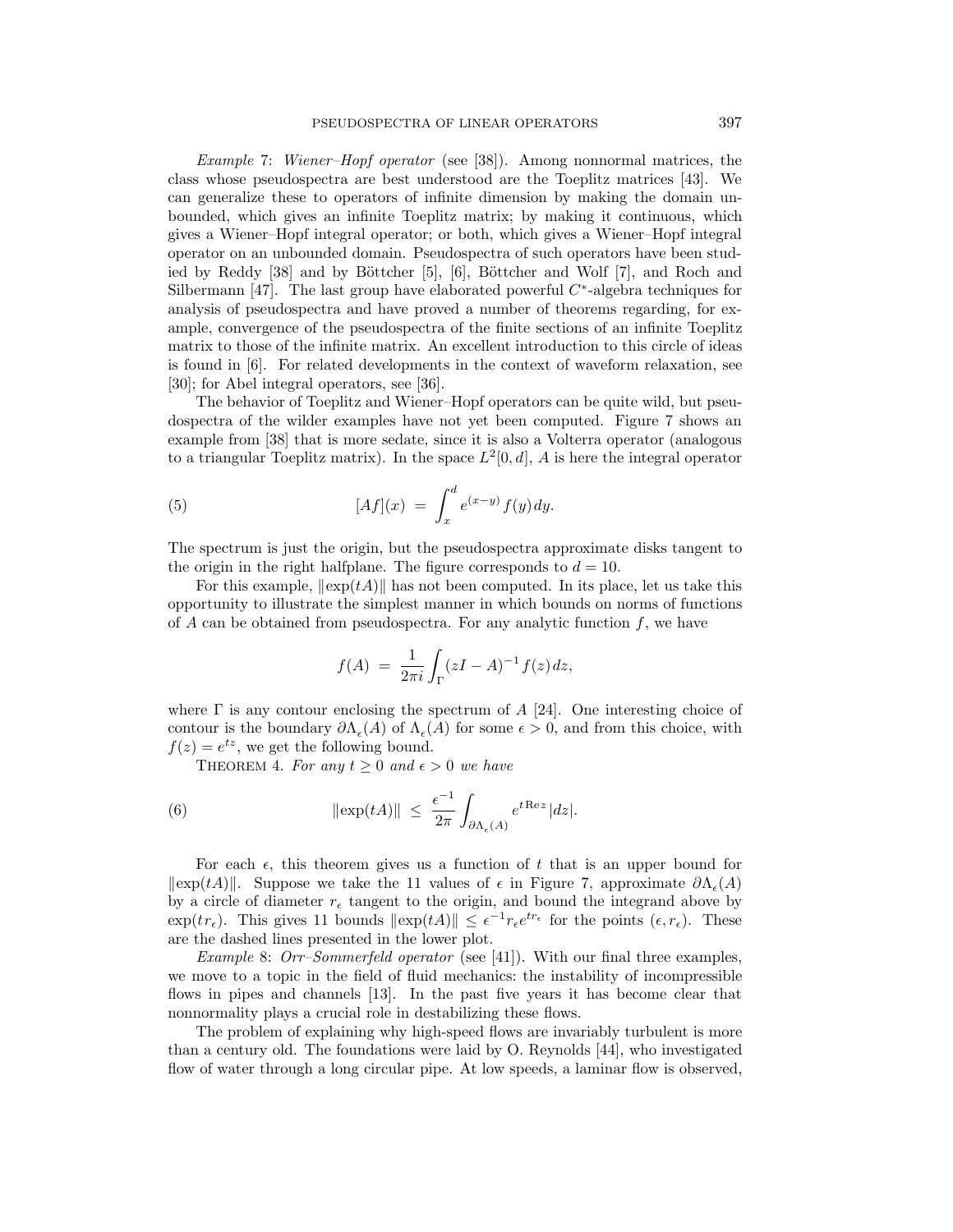

FIG. 7. The Volterra Wiener–Hopf integral operator (5) with kernel  $k(x) = e^x$  on  $[0, d]$ ,  $d = 10$ . The spectrum is just the origin. Contours at  $\epsilon = 10^{-2}, 10^{-3}, \ldots, 10^{-12}$ . In the lower plot, since  $\left\Vert \exp(tA)\right\Vert$  has not been computed for this example, eleven upper bounds from Theorem 4 are shown as dashed lines. (From Reddy [38].)

corresponding to an easily identified solution of the Navier–Stokes equations (longitudinal flow with velocity profile given by a parabola, assuming the idealization of an infinitely long pipe). At higher speeds, however, instabilities invariably set in, and the laminar solution breaks down. Reynolds' careful experiments cast this phenomenon in a clear light, showing that the critical parameter is not just velocity but velocity times pipe radius divided by kinematic viscosity—the dimensionless quantity now known as the Reynolds number, denoted here by R.

Eigenvalue analysis is the obvious tool to explain these observations. The Navier– Stokes equations are nonlinear, but one can linearize them by considering infinitesimal perturbations about the laminar flow. Formally speaking, this gives an evolution equation  $du/dt = Au$  for some linear operator A (of course, the details are nontrivial; this is the field of computational fluid dynamics). Does the spectrum of A extend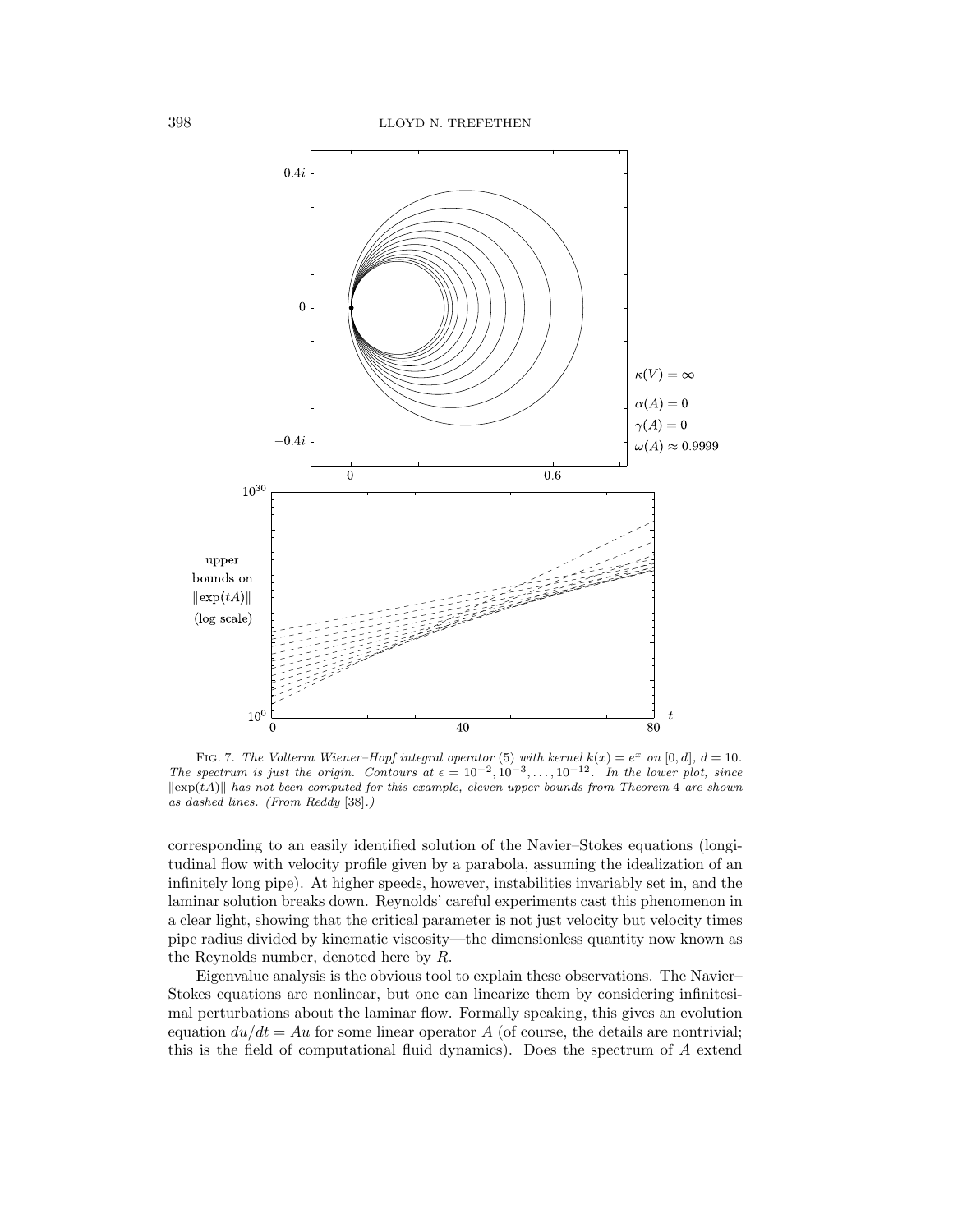into the right halfplane? If so, some perturbations will grow unstably until nonlinear effects become important, which may then lead to turbulence. If not, then all perturbations eventually decay, and the laminar flow should be stable and observable in the laboratory.

The literature on problems of hydrodynamic stability is enormous. Early in this century, the technique of eigenvalue analysis became established as the standard one, receiving little challenge from 1930 to 1990 (see [13]). This is remarkable, since for the most basic flows in question, including flow in a pipe, it entirely fails to predict what is observed.

Our first fluid mechanics example, shown in Figure 8, corresponds to the flow of this kind that has been studied most by applied mathematicians. This is flow between two infinite parallel plates, known as *plane Poiseuille flow*—more difficult than a circular pipe to investigate in the laboratory, but easier analytically. The standard analysis runs as follows. The problem is Fourier transformed in the streamwise  $(x)$ and spanwise (z) variables, giving Fourier parameters  $\alpha$  and  $\beta$ . What remains is an operator acting on functions of the cross-stream variable  $y$ , with a discrete spectrum. One investigates this spectrum for all  $\alpha$  and  $\beta$ , looking for the smallest Reynolds number  $R$  at which an eigenvalue crosses into the right halfplane. It was proved by Squire that this first crossing occurs for a two-dimensional flow; i.e.,  $\beta = 0$  (Squire's theorem, [13], [52]). The eigenvalue problem reduces in this case to a fourth-order ordinary differential equation, the Orr–Sommerfeld equation. The first high-accuracy computations of Orr–Sommerfeld eigenvalues were carried out by Orszag [32], who found that the critical Reynolds number is  $R \approx 5772$ , with  $\alpha \approx 1.02$ . Thus, plane Poiseuille flow is mathematically stable for  $R < 5772$  and unstable for  $R > 5772$ . The unstable mode for  $R > 5772$  has been extensively studied and is known as a Tollmien–Schlichting wave.

However, the news from the laboratory is entirely different. Here, instability and turbulence typically appear with  $R \approx 1000$ . The form and the time scale of the structures that appear bear no resemblance to Tollmien–Schlichting waves. Indeed, at any Reynolds number, Tollmien–Schlichting waves are all but unobservable except in experiments that take special steps to make them appear. Why?

Reddy, Schmid, and Henningson [41] were among the first to investigate this problem from the point of view of nonnormality. Figure 8 shows the pseudospectra of the "Orr–Sommerfeld operator" implicitly described above for  $R = 10,000$ ,  $\alpha = 1$ . At this high Reynolds number, one of the eigenvalues lies in the right halfplane though only barely, with  $\alpha(A)=0.00374$ . The rest of them form a Y-shape in the left halfplane that has been studied by a number of authors. Reddy, Schmid, and Henningson made the startling observation that the portion of the operator associated with the center of this Y is exceedingly nonnormal. The basis of eigenfunctions for this example has a condition number at least  $1.59 \times 10^8$ , a figure that rises with R at an exponential rate  $C^{\sqrt{R}}$ .

Based on Figure 8, then, one may conclude that the Orr–Sommerfeld operator is highly nonnormal and that its eigenvalues near the center of the Y are so sensitive to perturbations that they are unlikely to be physically significant. The dominant eigenvalue, however, still appears robust enough. By itself, this example does not yet explain why transition at  $R = 5772$  is not observed in the laboratory.

Example 9: plane Poiseuille flow operator (see [57]). What is missing from the analysis above is three-dimensionality. Eigenvalue analysis—Squire's theorem predicts that only two-dimensional perturbations need to be considered to explain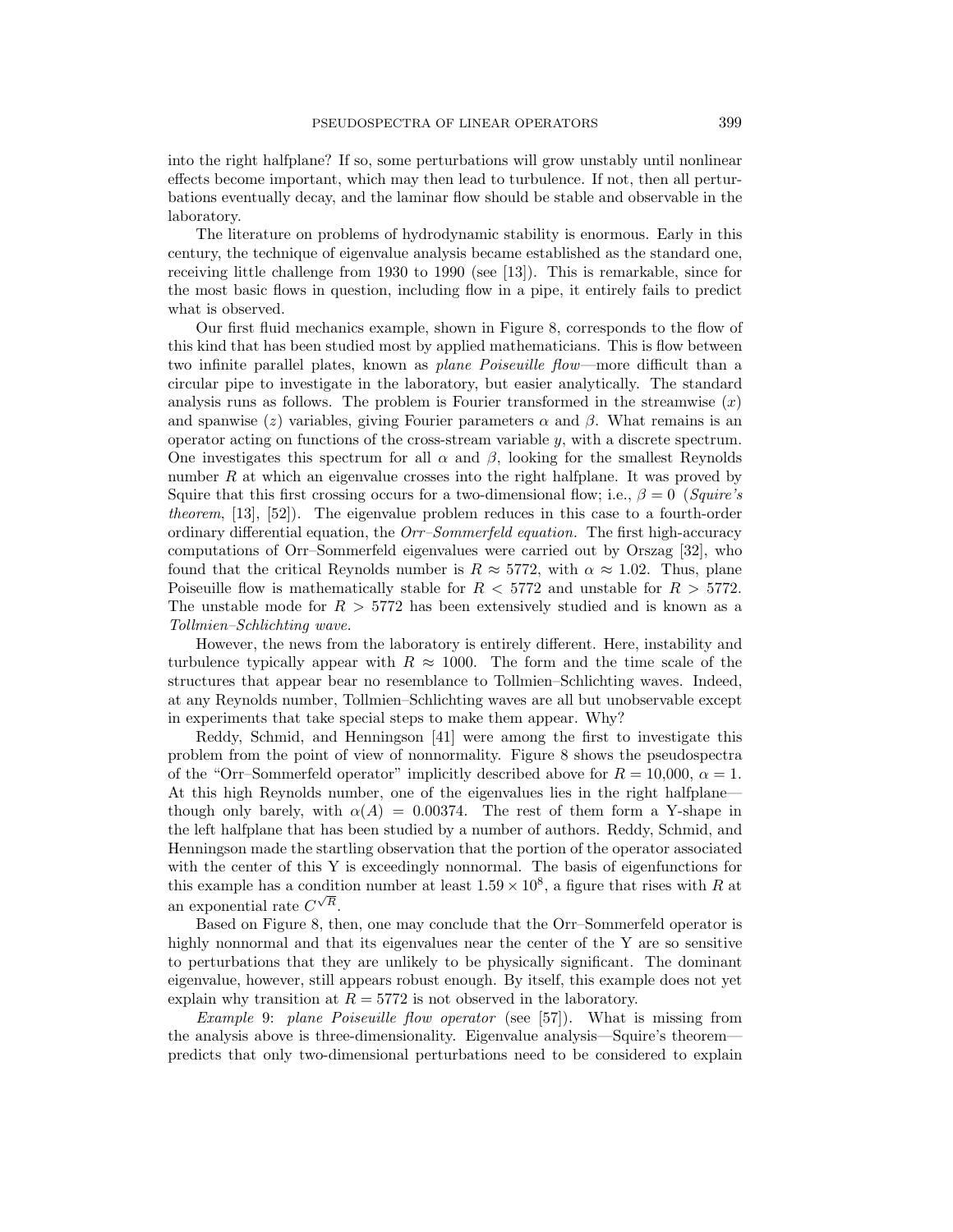

FIG. 8. The Orr–Sommerfeld operator at Reynolds number  $R = 10,000$  with Fourier parameters  $\alpha = 1, \beta = 0$ . Contours at  $\epsilon = 10^{-1}, 10^{-2}, \ldots, 10^{-8}$ ; in the area of the cross, the resolvent norm  $\|zI - A\|$ <sup>-1</sup> *k* increases exponentially as a function of R. The dashed curve marks the boundary of the numerical range. (From Reddy, Schmid, and Henningson [41]; see also [13], [32].)

transition to turbulence. This prediction has never matched experiments, however, and in recent years it has become apparent what is wrong with it mathematically. Most of the action in the linearized Navier–Stokes problem at high Reynolds numbers is in three-dimensional structures that have nothing to do with eigenmodes.

Figure 9, based on large-scale computations reported in [57], illustrates the situation. Here, instead of reducing the linearized Navier–Stokes problem by Fourier parameters  $\alpha$  and  $\beta$ , we consider the whole operator acting on three-dimensional perturbations of the laminar flow. The spectrum changes from a discrete set to a twodimensional continuum, shown in the upper plot as a shaded region. Since  $R > 5772$ , two "Tollmien–Schlichting bumps" in the spectrum extend into the right halfplane, corresponding to weak exponential instability. But much more significant in the up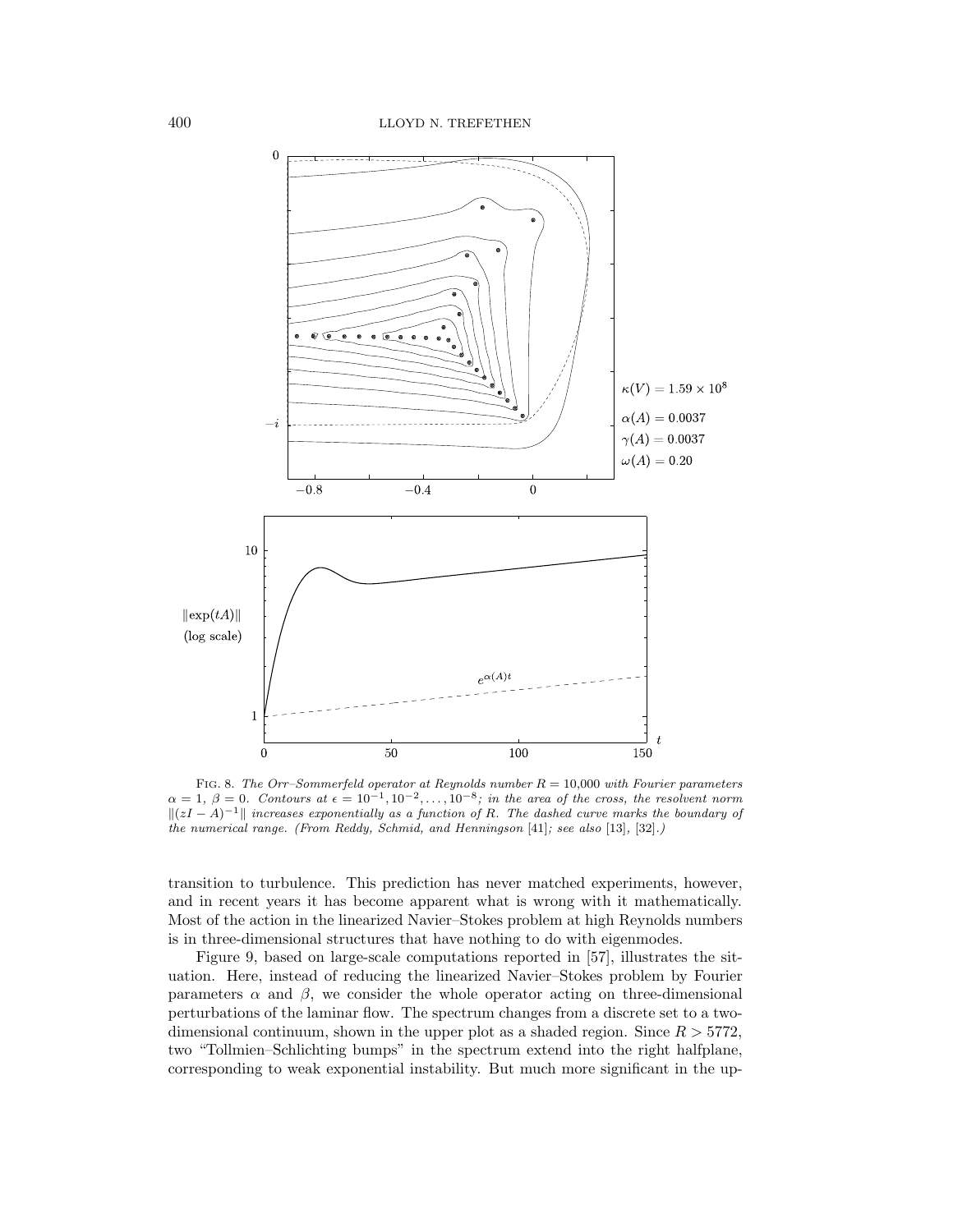per plot are the pseudospectra, which protrude substantially into the right halfplane. These indicate that the function  $\Vert \exp(tA) \Vert$  must exhibit substantial transient growth before eventually settling down to behavior controlled by the spectral abscissa.

The lower plot of Figure 9 reveals this transient growth. On a rapid time scale,  $\|\exp(tA)\|$  grows by a large factor of about 100 and lingers at a high value for a long time. (Both the amplification factor and the length of this time interval grow in proportion to R as  $R \to \infty$ .) Only for large t does the weak exponential growth associated with the eigenvalue begin to catch up. In the nonlinear problem governed by the Navier–Stokes equations, other effects are likely to have taken over before that eigenmode is ever seen. This, very briefly, appears to be the reason why eigenmodal effects are so hard to observe in the laboratory for these flows.

Physically, the transient amplification just described corresponds to a simple mechanism of streamwise vortices generating streamwise streaks. The physics is old and well understood, but until recent years it was not appreciated how such effects could be reconciled with eigenvalue analysis. The first paper with a complete view of such a reconciliation was a beautiful work by Boberg and Brosa [4]. That paper, however, went largely unnoticed for several years, leaving it to the independent and equally impressive paper by Butler and Farrell [9] to communicate such ideas widely. Following closely after [9] were the third and fourth members of what now appear as a four-paper set, [39] and [57].

It was mentioned above that if the pseudospectra of an operator A protrude significantly into the right halfplane, then there must be a transient hump in the curve of  $\|\exp(tA)\|$ . One precise statement of this relationship is the following, derived from the Laplace transform.

THEOREM 5. For any  $\epsilon > 0$  we have

(7) 
$$
\sup_{t\geq 0} \|\exp(tA)\| \geq \epsilon^{-1} \alpha_{\epsilon}(A).
$$

In particular, the inequality remains valid if the right-hand side is replaced by its supremum over  $\epsilon > 0$ .

For the present problem, we can see from the figure, for example, that for  $\epsilon$  =  $10^{-3.5}$ ,  $\alpha_{\epsilon}(A)$  is about 0.012. Thus, the  $10^{-3.5}$ -pseudospectrum extends about 38 times further into the right halfplane than would be expected for a normal operator with a spectrum filling the left halfplane; by Theorem 5, this implies  $\sup_{t>0} ||\exp(tA)||$ 2 38. The actual size of the hump, before the exponential growth takes over, is about 140. By choosing the optimal value of  $\epsilon$  in (7) rather than 10<sup>−3.5</sup>, we can improve 38 to a lower bound of about 97.

Theorem 5 corresponds to the "easy half of the Kreiss matrix theorem." The hard half, which derives an upper bound on  $\|\exp(tA)\|$  from the pseudospectra, applies only to matrices, as the bound is proportional to the dimension  $m$ ; see [12], [26], [45], [58]. In particular cases, however, upper bounds generally can be derived via contour integrals such as that of Theorem 4.

Example 10: pipe Poiseuille flow operator (see [53]). Our final example looks very different yet is physically almost the same. We now consider Reynolds' original problem of flow through a circular pipe instead of an infinite channel, following largescale computations reported in [53]. This is known as *pipe Poiseuille flow*.

In the channel, we had an eigenvalue in the right halfplane for  $R > 5772$ . In the pipe, however, the failure of eigenvalue analysis is more complete. There are no eigenvalues in the right halfplane at all, regardless of the size of  $R$ , yet in the laboratory, transition to turbulence is typically observed if R is greater than about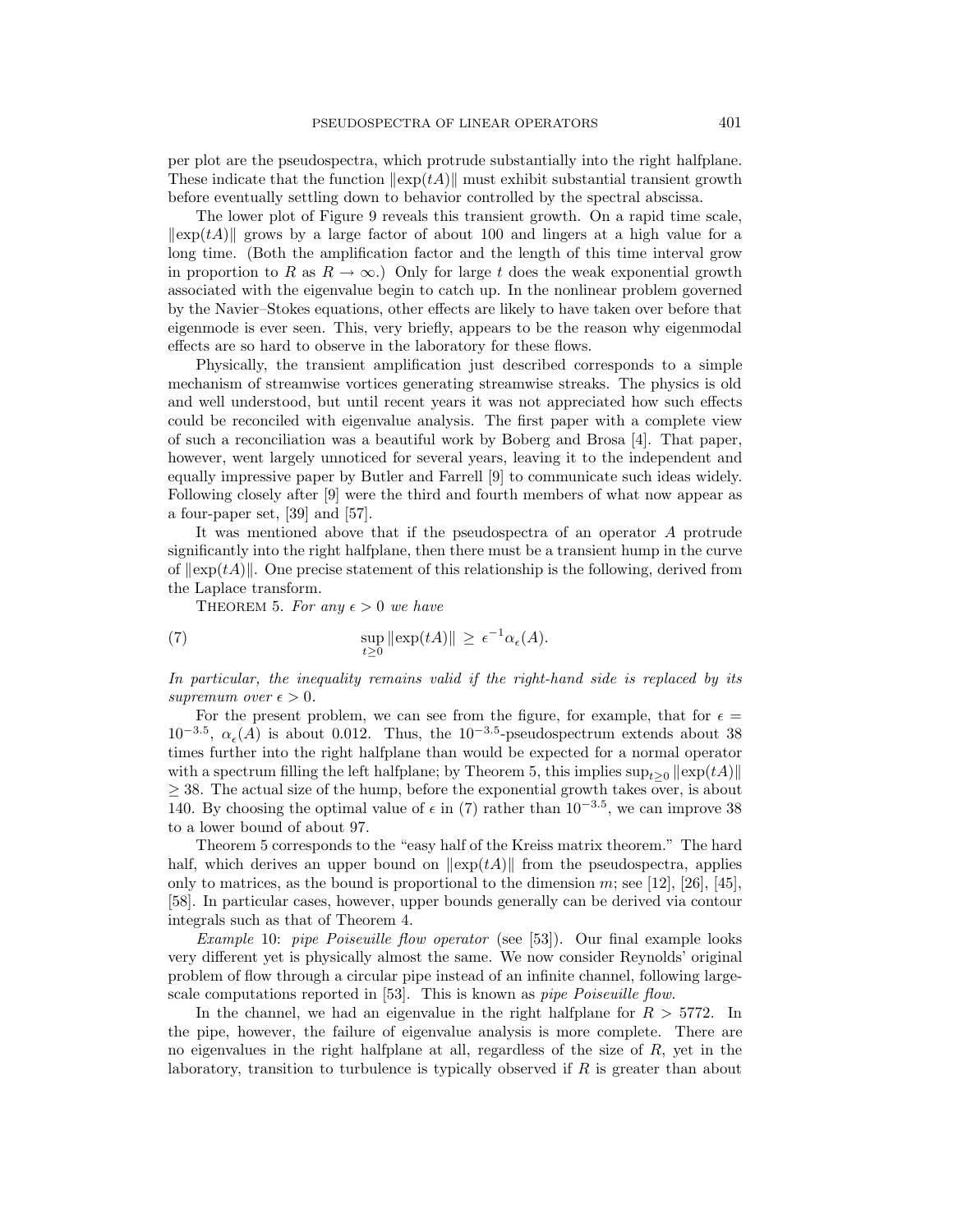

FIG. 9. Plane Poiseuille flow operator at Reynolds number  $R = 10,000$ . The shaded region is the spectrum, which is a two-dimensional continuum. Note that the real and imaginary axes are scaled differently. Physically, the important feature of this example is the rapid transient amplification by a factor  $\approx 10^2$  corresponding to a simple vortex  $\rightarrow$  streak mechanism involved in transition to turbulence and in turbulence itself. Contours at  $\epsilon = 10^{-2}, 10^{-2.5}, 10^{-3}, 10^{-3.5}$ . (From Trefethen, Trefethen, Reddy, and Driscoll [57]; see also [9], [20], [39].)

2000. The pseudospectra, illustrated in Figure 10, give some indication of how this can happen. They look much the same as in the last example, protruding substantially into the right halfplane; the effect is slightly less pronounced than before only because we have chosen a lower Reynolds number (to keep the complexity of the spectrum manageable). Again, these pseudospectra in the right halfplane correspond to an  $\|\exp(tA)\|$  curve that exhibits large transient growth of amplitude and duration scaling in proportion to R as  $R \to \infty$ . The lower bound of Theorem 5 again captures more than half of the size of the hump. Thus, as in channels, it appears that turbulence in pipes typically comes about because small perturbations of the flow are amplified linearly into much larger persistent structures approximately in the form of streamwise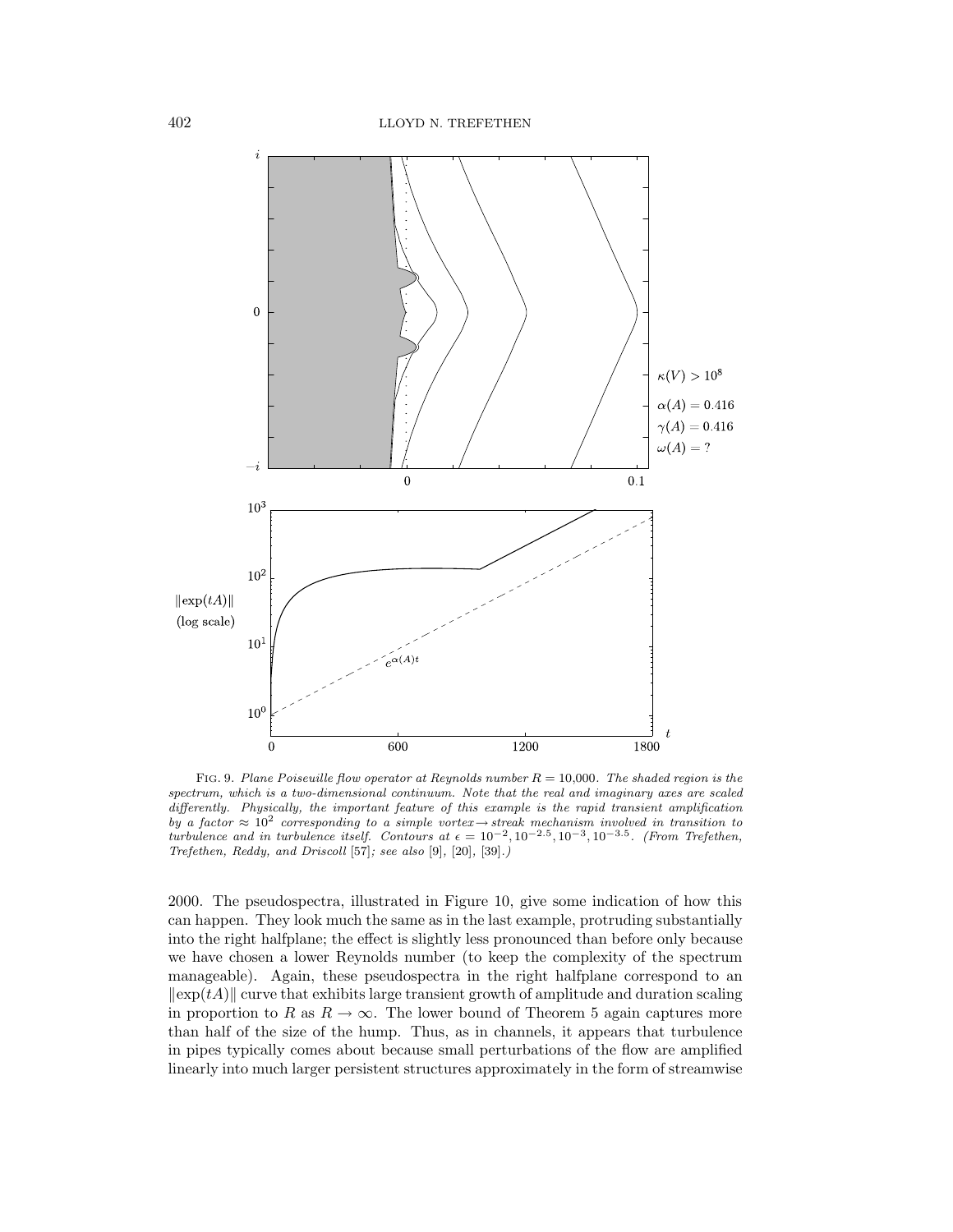

FIG. 10. Pipe Poiseuille flow operator at Reynolds number  $R = 3000$ . The solid curves are the spectrum, which is very complicated; the gaps between them are genuine. The dot-dash curves are the boundaries of the  $\epsilon$ -pseudospectra (just those portions to the right of the spectrum) for = 10*−*2, 10*−*2.5, 10*−*3, 10*−*3.5. (From Trefethen, Trefethen, and Schmid [53]; see also [3], [4], [33], [49].)

streaks; these then undergo further evolution in a manner dependent on the nonlinear terms in the Navier–Stokes equations [2]. The elucidation of the details of this process is an active area of current research [40].

What about the bizarre spectrum depicted in Figure 10? For the infinite channel, there were two unbounded dimensions and, thus, two continuous Fourier parameters, giving rise to a spectrum that was a two-dimensional continuum. For the pipe, however, there is only one unbounded dimension and only one continuous Fourier parameter. The spectrum becomes a collection of one-dimensional curves and is evidently of great complexity. The figure includes all of the components of the spectrum in the portion of the complex plane displayed; for values of  $z$  between these curves,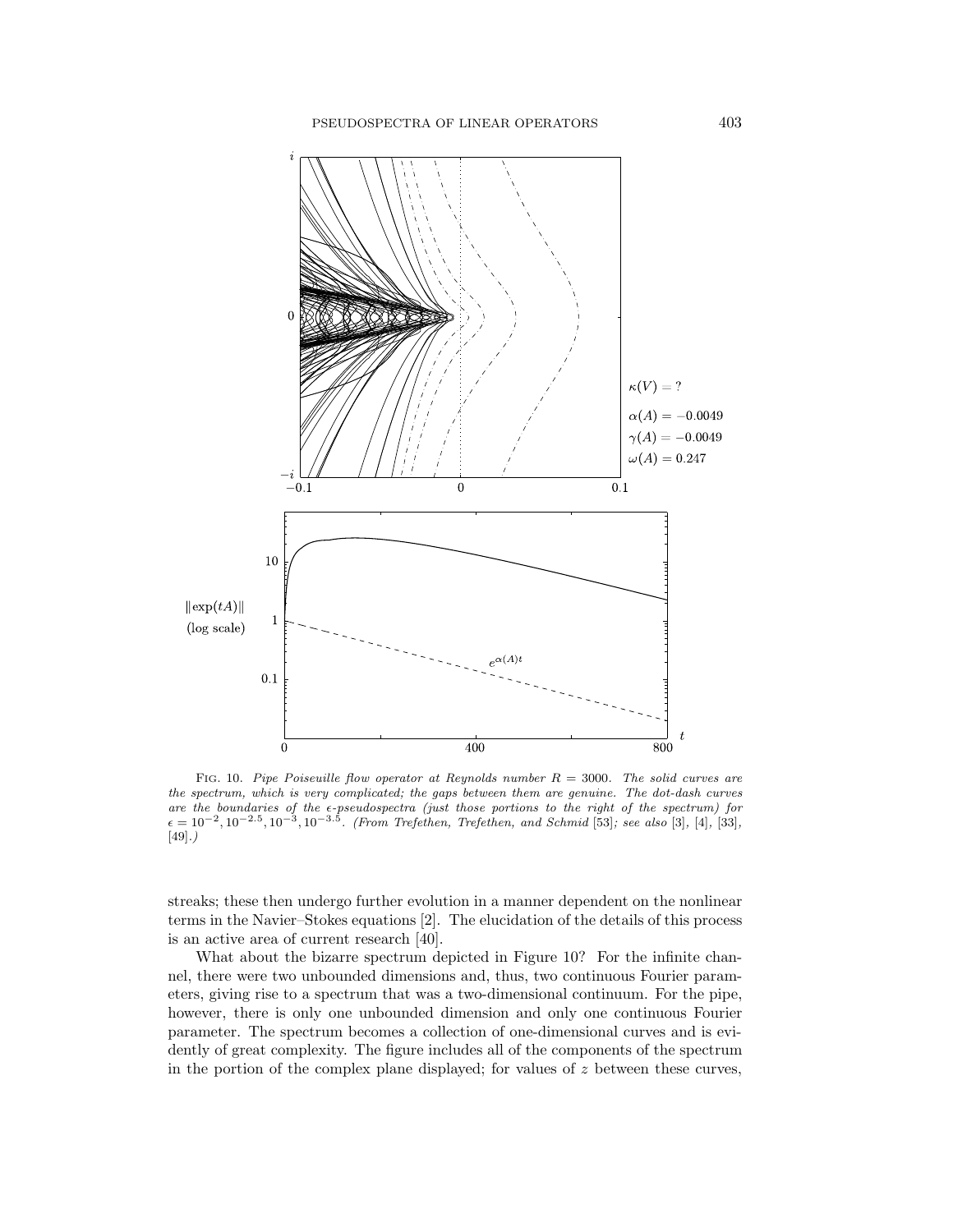$\|zI - A\|$ <sup>-1</sup><sup>k</sup> is finite. The picture seems astonishingly complicated, considering that the operator in question describes nothing more than the evolution of infinitesimal perturbations of laminar flow in a pipe. But all of this excitement in the left halfplane is of no importance physically; it is the pseudospectra in the right halfplane that matter.

**6. Looking to the future.** Eigenvalue problems arise throughout computational science and engineering, most often in the context of differential or integral operators that are reduced by discretization to large matrices. Many of these matrices are nonsymmetric, which usually means nonnormal, and research into improved methods for computing their eigenvalues, especially iterative methods, is actively underway [28], [31], [48]. To date, most such computations generate just numbers, not pictures, and most of the people who carry them out are not in the habit of investigating nonnormality. As a result, it is likely that situations in which eigenvalues give misleading information have sometimes gone unrecognized.

As computers continue to grow more powerful and as the habit of interacting with them graphically becomes more strongly established, this state of affairs will change. I expect that within a few years, the plotting of eigenvalues will become a habitual practice among scientists and engineers and a standard feature offered by software packages. Once this happens, it will be natural to include information about pseudospectra in the plots, too, even if it is only crude estimates. We will begin to notice things that went unnoticed before, and this will change the way we think about eigenvalues.

**Acknowledgments.** This paper is the product of years of collaboration with a number of students and colleagues. I would like especially to thank Jeff Baggett, Toby Driscoll, Satish Reddy, Peter Schmid, Anne Trefethen, and André Weideman for bringing the operators shown on these pages to life. For comments on the paper itself, my thanks are due to these six and also to Albrecht Böttcher, Anne Greenbaum, Kurt Riedel, and Kim-chuan Toh.

## REFERENCES

- [1] J. S. BAGGETT, Pseudospectra of an Operator of Hille and Phillips, Tech. rep. 94-15, Interdisciplinary Project Center for Supercomputing, Swiss Federal Institute of Technology, Zurich, Switzerland, August 1994.
- [2] J. S. BAGGETT, T. A. DRISCOLL, AND L. N. TREFETHEN, A mostly linear model of transition to turbulence, Phys. Fluids A, 7 (1995), pp. 833–838.
- [3] L. BERGSTRÖM, Optimal growth of small disturbances in pipe Poiseuille flow, Phys. Fluids A, 5 (1993), pp. 2710–2720.
- [4] L. BOBERG AND U. BROSA, Onset of turbulence in a pipe, Z. Naturforschung, 43a (1988), pp. 697–726.
- [5] A. BÖTTCHER, Pseudospectra and singular values of large convolution operators, J. Integral Equations Appl., 6 (1994), pp. 267–301.
- [6] A. BÖTTCHER, *Infinite matrices and projection methods*, in Lectures on Operator Theory and its Applications, P. Lancaster, ed., Amer. Math. Soc., Providence, RI, 1995.
- [7] A. BÖTTCHER AND H. WOLF, Spectral approximation for Segal–Bargmann space Toeplitz operators, in Linear Operators, Banach Center Publ., Vol. 38, PAN, Warsaw, 1997, pp. 25–48.
- [8] T. BRACONNIER AND N. J. HIGHAM, Computing the field of values and pseudospectra using the Lanczos method with continuation, BIT, 36 (1996), pp. 422–440.
- [9] K. M. BUTLER AND B. F. FARRELL, Three-dimensional optimal perturbations in viscous shear flow, Phys. Fluids A, 4 (1992), pp. 1637-1650.
- [10] S. COX AND E. ZUAZUA, The rate at which energy decays in a string damped at one end, Indiana Univ. Math. J., 44 (1995), pp. 545–573.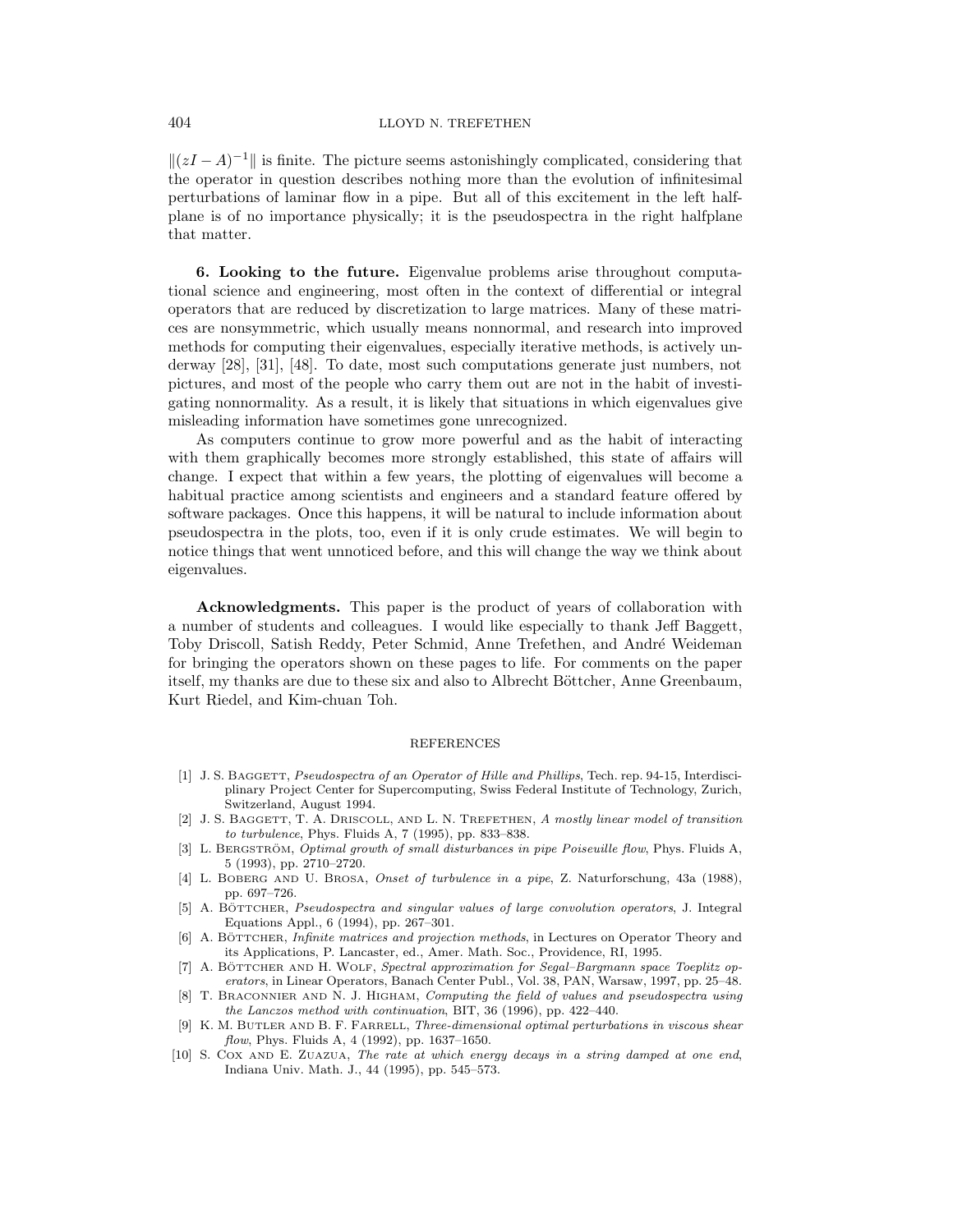- [11] J. W. DEMMEL, A counterexample for two conjectures about stability, IEEE Trans. Automat. Control, AC-32 (1987), pp. 340–342.
- [12] J. L. M. VAN DORSSELAER, J. F. B. M. KRAAIJEVANGER, AND M. N. SPIJKER, Linear stability analysis in the numerical solution of initial value problems, in Acta Numerica 1992, Cambridge University Press, London, UK, 1992, pp. 199–237.
- [13] P. G. DRAZIN AND W. H. REID, Hydrodynamic Stability, Cambridge University Press, Cambridge, UK, 1981.
- [14] T. A. DRISCOLL AND L. N. TREFETHEN, Pseudospectra of the wave operator with an absorbing boundary, J. Comput. Appl. Math., 69 (1996), pp. 125–142.
- [15] N. DUNFORD AND J. SCHWARTZ, Linear Operators I, II, III, Interscience, New York, 1958, 1973, 1971.
- [16] J. FADLE, Die Selbstpannungs-Eigenwertfunktionen der quadratischen Scheibe, Ing.-Arch., 11 (1941), pp. 125–149.
- [17] I. C. GOHBERG AND M. G. KREïN, Introduction to the Theory of Linear Nonselfadjoint Operators, American Mathematical Society, Providence, RI, 1969.
- [18] A. GREENBAUM AND L. N. TREFETHEN, Do the pseudospectra of a matrix determine its behavior?, Linear Algebra Appl., to appear.
- [19] R. D. GREGORY, The traction boundary value problem for the elastostatic semi-finite strip; existence of solution, and completeness of the Papkovich–Fadle eigenfunctions, J. Elasticity, 10 (1980), pp. 295–327.
- [20] L. H. GUSTAVSSON, Energy growth of three-dimensional disturbances in plane Poiseuille flow, J. Fluid Mech., 224 (1991), pp. 241–260.
- [21] P. R. HALMOS, A Hilbert Space Problem Book, 2nd. ed., Springer-Verlag, New York, 1982.
- [22] E. HILLE AND R. S. PHILLIPS, Functional Analysis and Semi-groups, American Mathematical Society, Providence, RI, 1957.
- [23] D. D. JOSEPH AND L. STURGES, The convergence of biorthogonal series for biharmonic and Stokes flow edge problems, part II, SIAM J. Appl. Math., 34 (1978), pp. 7–26.
- [24] T. KATO, Perturbation Theory for Linear Operators, 2nd ed., Springer-Verlag, New York, 1976. [25] V. I. KOSTIN AND S. I. RAZZAKOV, On convergence of the power orthogonal method of spectrum
- computing, Trans. Inst. Math. Sib. Branch Acad. Sci., v. 6, pp. 55–84. [26] H.-O. KREISS, Über die Stabilitätsdefinition für Differenzengleichungen die partielle Differentialgleichungen approximieren, BIT, 2 (1962), pp. 153–181.
- [27] H. J. LANDAU, On Szegő's eigenvalue distribution theorem and non-Hermitian kernels, J. Analyse Math., 28 (1975), pp. 335–357.
- [28] R. LEHOUCQ AND J. A. SCOTT, An Evaluation of Software for Computing Eigenvalues of Sparse Nonsymmetric Matrices, Preprint MCS-P547-1195, Argonne National Laboratory, Argonne, IL, 1996.
- [29] S.-H. LUI, Computation of pseudospectra by continuation, SIAM J. Sci. Comput., 18 (1997), pp. 565–573.
- [30] A. LUMSDAINE AND D. WU, Spectra and Pseudospectra of Waveform Relaxation Operators, Tech. rep. 95-14, Department of Computer Science and Engineering, University of Notre Dame, Notre Dame, IN, June, 1995.
- [31] K. MEERBERGEN AND D. ROOSE, Matrix transformations for computing rightmost eigenvalues of large sparse non-symmetric eigenvalue problems, IMA J. Numer. Anal., 16 (1996), pp. 297–346.
- [32] S. A. ORSZAG, Accurate solution of the Orr–Sommerfeld equation, J. Fluid Mech., 50 (1971), pp. 689–703.
- [33] P. O'SULLIVAN AND K. BREUER, Transient growth in circular pipe flow. Part I, linear disturbances, Phys. Fluids, 6 (1994), pp. 3643–3651.
- [34] P. F. PAPKOVICH, Über eine Form der Lösung des Byharmonischen Problems für das Rechteck, Dokl. Acad. Sci. USSR, 27 (1940), pp. 334–338.
- [35] A. PAZY, Semigroups of Linear Operators and Applications to Partial Differential Equations, Springer-Verlag, New York, 1983.
- [36] R. PLATO, On resolvent conditions for Abel integral operators, J. Integral Equations Appl. submitted.
- [37] J. PRÜSS, On the spectrum of  $C_0$  semigroups, Trans. Amer. Math. Soc., 284 (1984), pp. 847–857.
- [38] S. C. REDDY, Pseudospectra of Wiener-Hopf integral operators and constant-coefficient differential operators, J. Integral Equations Appl., 5 (1993), pp. 369–403.
- [39] S. C. REDDY AND D. S. HENNINGSON, *Energy growth in viscous channel flows*, J. Fluid Mech., 252 (1993), pp. 209–238.
- [40] S. C. REDDY, P. J. SCHMID, J. S. BAGGETT, AND D. S. HENNINGSON, On the breakdown of streamwise streaks and transition thresholds in plane channel flow, in preparation.